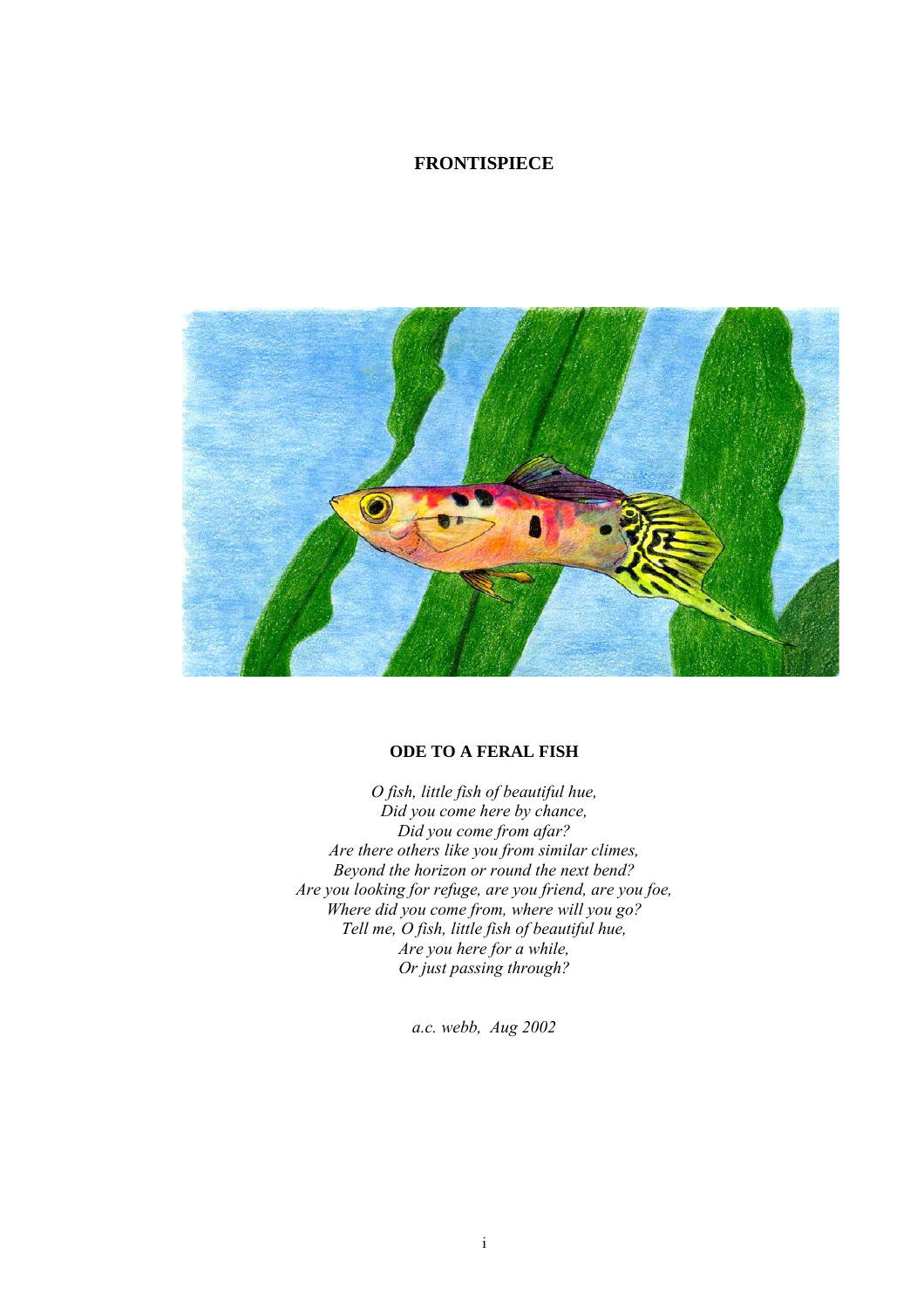# **THE ECOLOGY OF INVASIONS OF NON-INDIGENOUS FRESHWATER FISHES IN NORTHERN QUEENSLAND**

Thesis submitted by

ALAN CHARLES WEBB

in December 2003

For the degree of Doctor of Philosophy in Zoology and Tropical Ecology within the School of tropical Biology James Cook University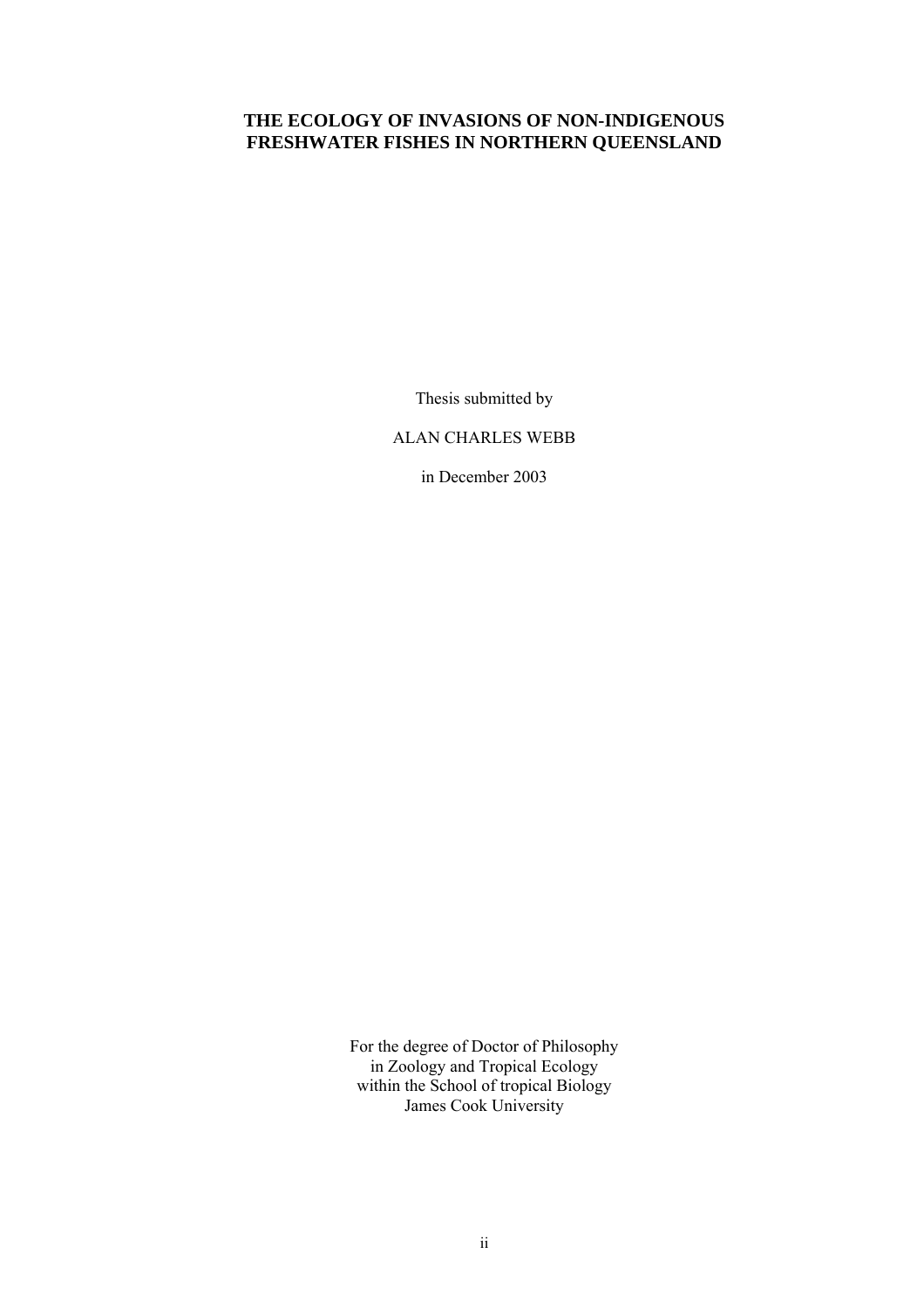### STATEMENT OF ACCESS

I, the undersigned, the author of the thesis, understand that James Cook University will make it available for use within the University Library and, by microfilm or other means, allow access to users in other approved libraries. All users consulting this thesis will have to sign the following statement:

In consulting this thesis I agree not to copy or closely paraphrase it in whole or in part without the written consent of the author; and to make proper written acknowledgment for any assistance that I have obtained from it.

Beyond this, I do not wish to place any restriction on access to this thesis.

--------------------------------------------- ----------------------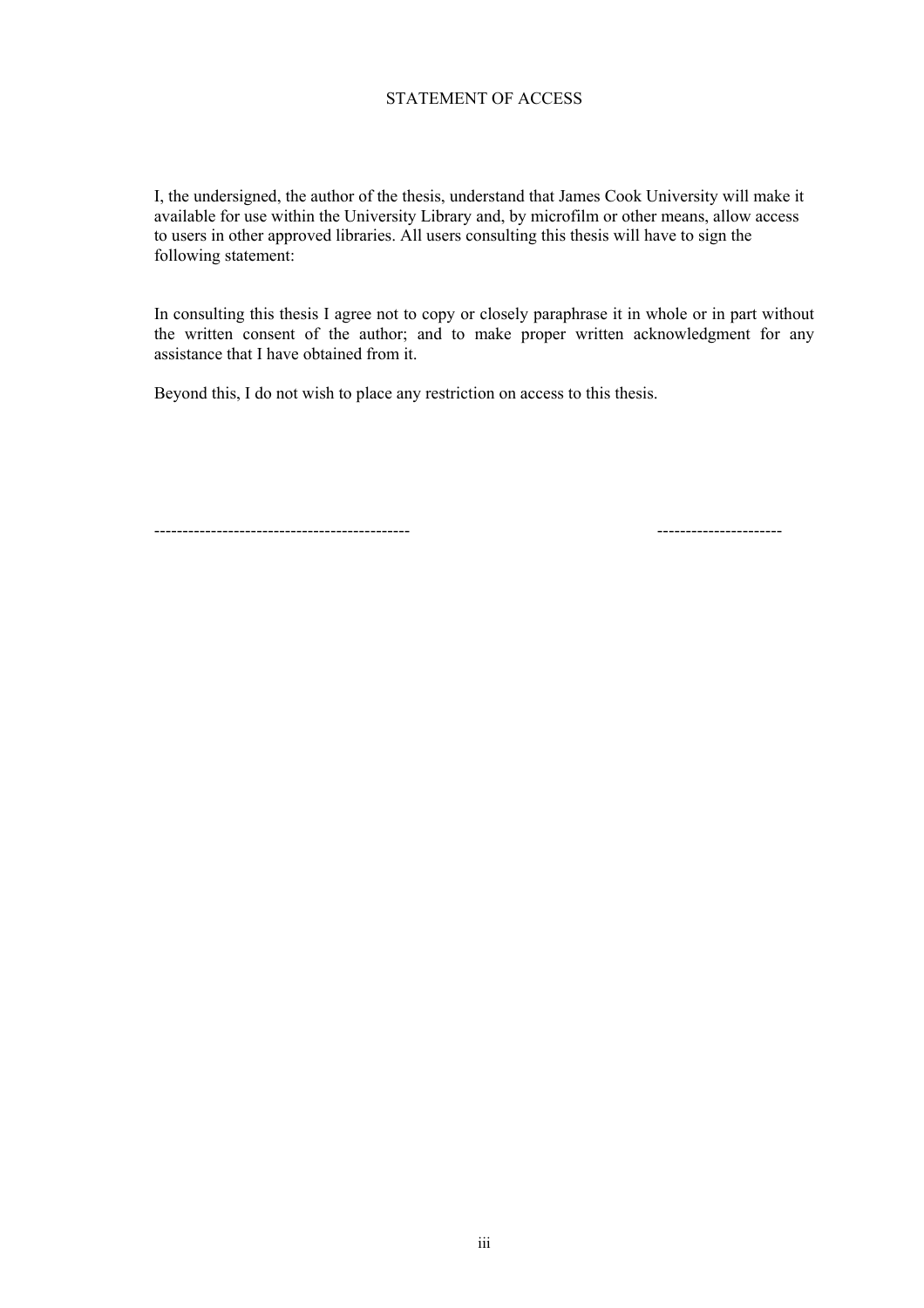### **DECLARATION**

I declare that this thesis is my own work and has not been submitted in any form for another degree or diploma at any other university or other institution of tertiary education. Information derived from the published or unpublished work of others has been acknowledged in the text and a list of references given.

All research procedures reported in the thesis received the approval of the JCU Experimentation Ethics Review Committee, Approval No. A444, 15 October 1997.

] ----------------------------------------- ------------------------------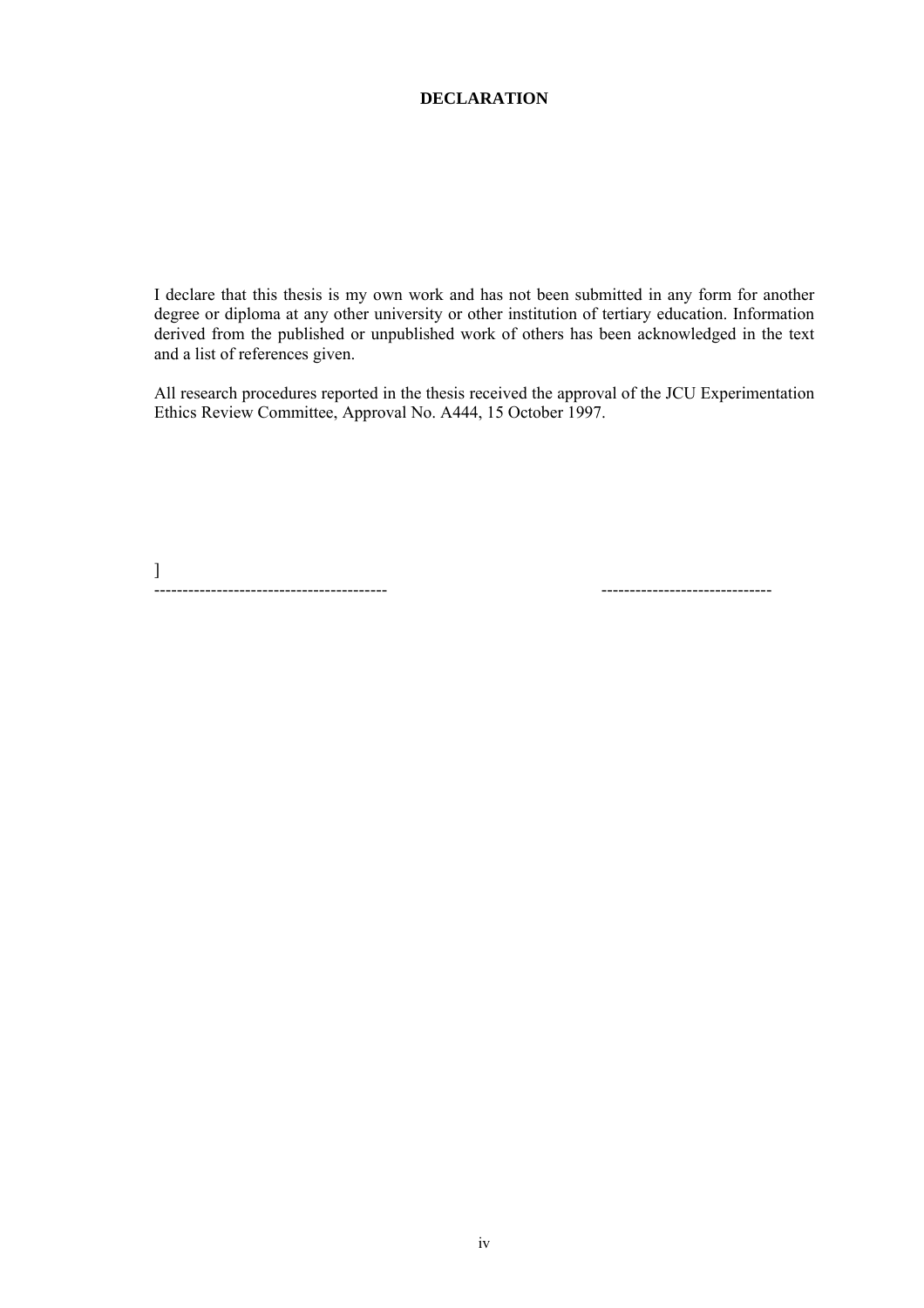#### **ACKNOWLEDGMENTS**

I would like to thank my supervisor Professor Richard Pearson for his tremendous support during the study. He provided advice and guidance when needed in the manner of a true mentor. I thank him especially for his enthusiasm and capacity to see the funny side of life which made the journey, at times difficult, a joy and a great learning experience. An enormous thanks to Di Barton for her help in identifying fish parasites and for being a wonderful colleague, along with taxonomic assistance from other dedicated *parasitos*, including Alistair Dove, Bill Poly, Dave Corlis and Adam Fletcher. Thanks also to Jeff Johnson, Department of Ichthyology, Queensland Museum, Brisbane, for some fish identification and long-distance discussions about feral fish. I would like to thank Queensland Fisheries Service personnel including Sue Helmke, John Russell and Rachel Mackenzie for access to fish survey databases, and for assistance with field surveys, in particular, John Russell and Adam McDougall, from the Northern Fisheries Centre, Cairns, Chad Lunow, QFS, Townsville, and Tim Marsden, the QFS "shocker" from Mackay. Thanks also to Mike Cappo, Australian Institute of Marine Science, and Jason Williams, Sunwater, for assisting with fish surveys in the Burdekin region.

I would like to thank Peter Mockeridge for providing limnological data for the Ross River weirs and Ross Dam, and thanks to my good friend and colleague, Colton Perna (ACTFR), for use of his research data on the effects on fish communities of experimental clearance of aquatic vegetation from lagoons in the Burdekin region. I would like to thank Adella Edwards in Cartography, JCU, for the fish distribution maps, which she produced with remarkable patience in the face of computer gremlins and requests for numerous changes as new exotic fish turned up in the local waterways. I would like to thank Dianne McNamara, Jodi Burgess, Dipali Ayling and Vanita Kingsley in the Teaching Resource Office, School of Tropical Biology, JCUNQ, for help with scanning images, formatting and other esoteric graphical computing skills of which I am still a novice.

A special thanks to Elisa Krey for her photographic expertise, camera, lights and action to produce the fish pics (I did provide the film!). I would like to say a huge thankyou for the legion of volunteers who have assisted with some of the more mundane "indoor" maintenance work – cleaning out fish tanks and cleaning out more fish tanks…..and the more exciting "outdoor" stuff messing about in boats on the river or just plain fishin'. Some helpers, on nocturnal sorties, actually found out what came after that famous opening line… "It was a dark and stormy night…."! In particular, thanks to Elisa Krey (again), Rebecca Simpson, Lena Tuveng, Maria Fuentes, Kostas Konnaris, Mikkel Mowinckel, Thii Martensson, Vernon Veitch, Anna Lorenz, Dominica Loong, Nicole Kenyon, Lucija Tomljenovic, Kim Teitzel, George Api, Deon Canyon,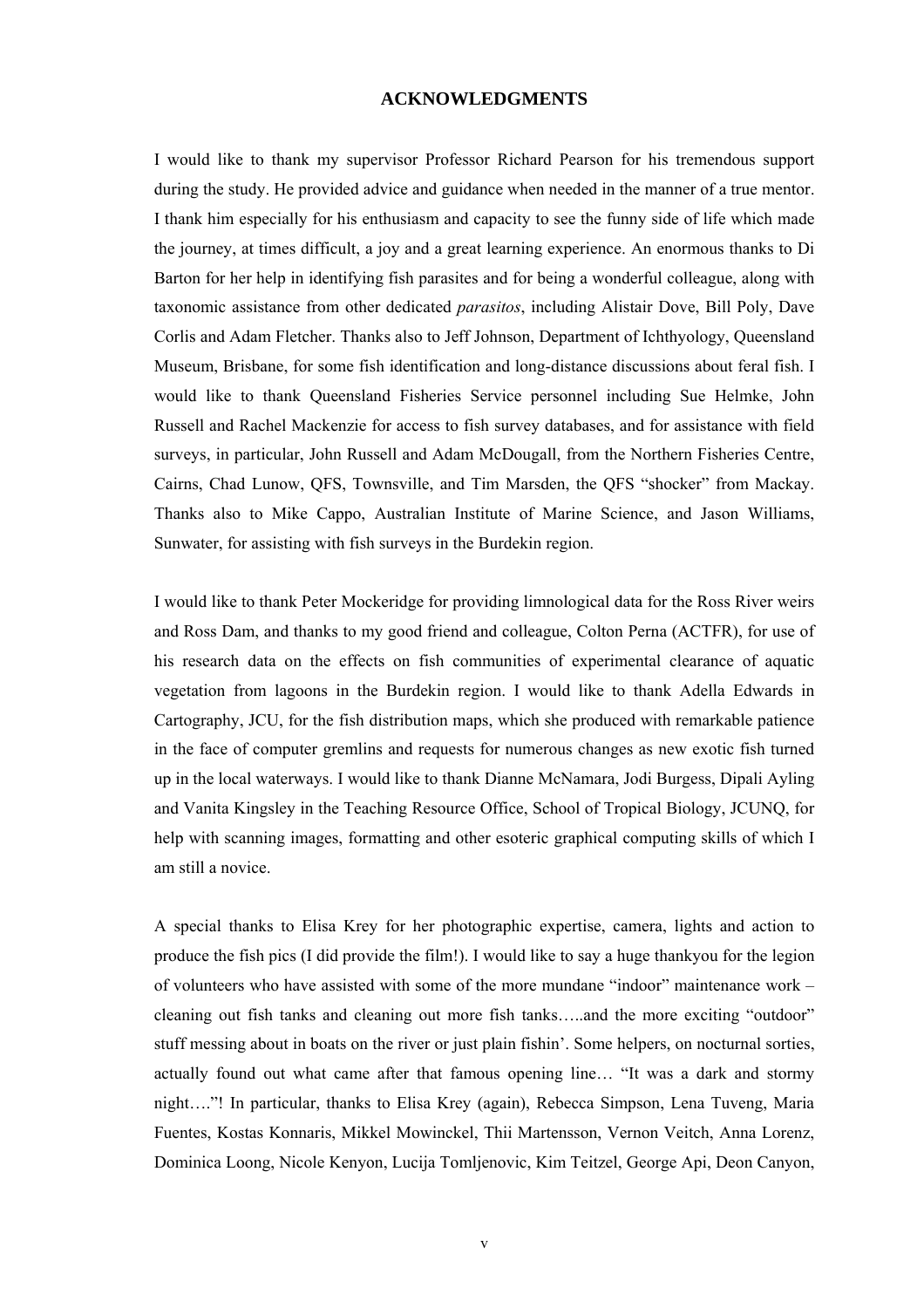Michael Crossland, Carlisle Ramasinghe, Caroline Katter, Alex Anderson, Sara Townsend, Rob Luxon, Kyoko Oshima, Glenn Buckton, Hans Preuss, Ian Nicholson, Fiona Graham, Daniel Aveling, Abbi McDonald, Jane Thomson, Sofie Fagerberg, Magnus Sjoquist, Alicia Hayes, Brooke Hay, Ryan Rodriguez and Steven Fleiss. I would like to thank Bruce and Barb Gynther for their generous hospitality during my survey work in the Cairns area – sorry about the saga of the fishy dog !! I would also like to thank author Tim Low who helped to account for part of my fifteen minutes of fame by quoting the results of some of my research in his books, *Feral Future* and *the New Nature* (on sale even in Heathrow Airport!).

I would also like to acknowledge the persons unknown who were responsible for the release into our waterways of the subjects of this research, for without them, *this thesis should not have been necessary,* and last, but not least, I would like to say, "thanks Mum", without whom *this thesis would not have been possible!*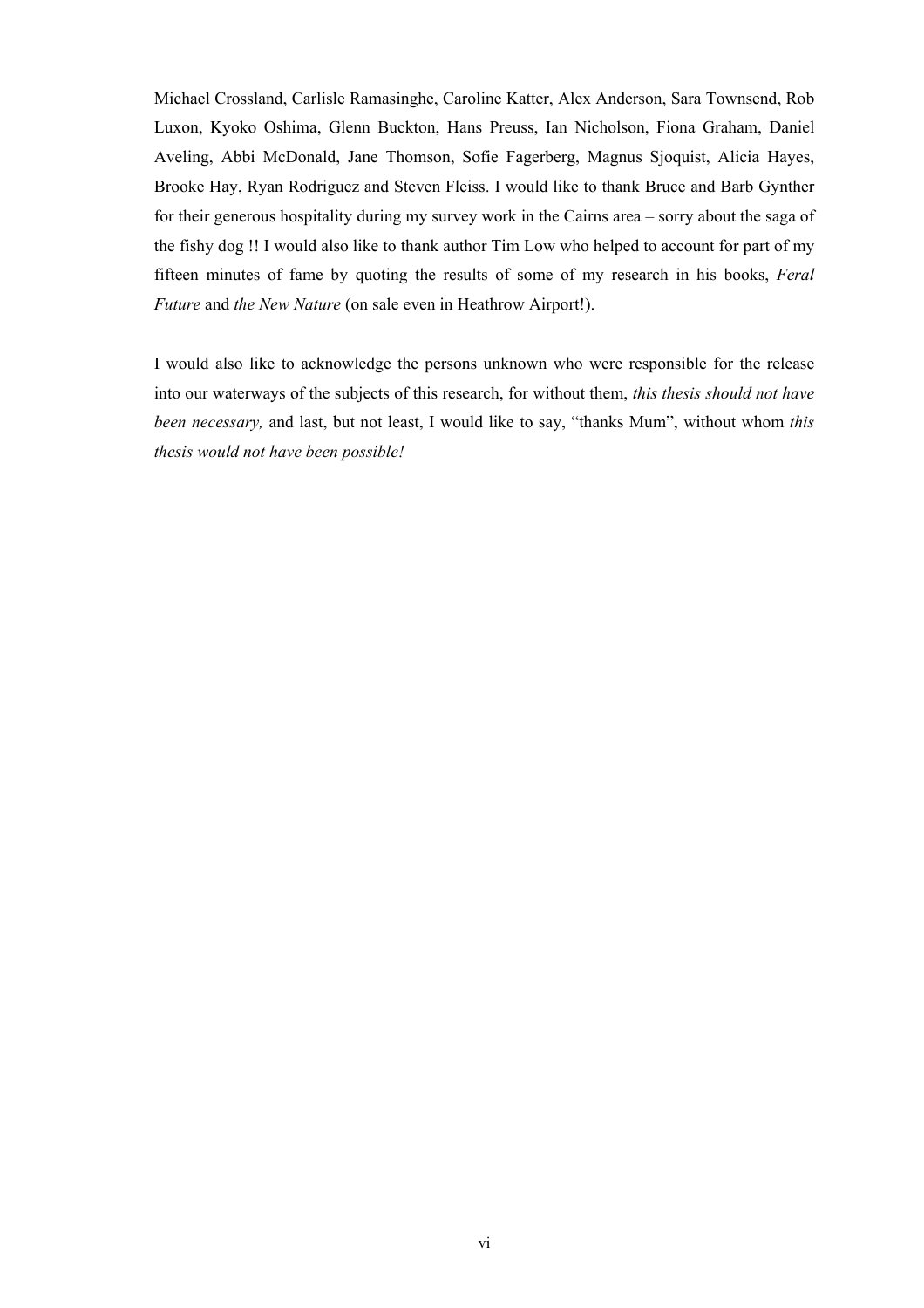#### **ABSTRACT**

This study investigated the ecology of invasions of non-indigenous freshwater fishes in northern Queensland and, in particular, examination of historical changes in their distribution patterns and establishment success in relation to their use of human altered habitats and interactions with indigenous predators and parasites.

Seventeen non-indigenous fish species were reported from northern Queensland fresh waters during the study with eleven species establishing breeding populations. Virtually all species were observed in waterways in agricultural and urban regions that have been altered by human activity. Non-indigenous fishes are continuing to disperse locally, with large-scale changes in range due to translocation by humans. Previous history of introductions elsewhere and indices of propagule pressure (frequency of introductions) and habitat matching (absolute latitudinal range overlap) are very good, though not absolute, predictors of establishment success of nonindigenous fishes in northern Queensland.

Field and laboratory studies demonstrated the importance of refuges, created by habitat disturbance, to the survivorship of some small, non-indigenous species. In the Ross River catchment, non-indigenous fishes were predominant in small streams and channels where access was blocked by dense aquatic vegetation and in isolated wetlands, but virtually absent from open water sites in the main channel of the Ross River and Ross Dam. Species diversity and abundances of indigenous fishes, however, were significantly less than for main channel sites.

There was a strong association between mass stocking of the predatory Barramundi*, Lates calcarifer*, and a significant reduction in catches between the pre-stocking (1991/92) and poststocking (1997/98) periods, particularly of the indigenous Bony bream, *Nematolosa erebi*. Catches of the non-indigenous Mozambique mouthbrooder, *Oreochromis mossambicus,* were not affected. Piscivorous fish, including Barramundi and Mouth almighty, *Glossamia aprion,*  apparently did not target non-indigenous fishes, even though the Mozambique mouthbrooder is a dominant component of the fish community in the weirs. Juvenile and subadult Mozambique mouthbrooder remained in refuge habitats inaccessible to large predators until they were large enough to join adult schools in more open water. At this stage, these fish are effectively too large (deep-bodied) and spinous to be selected as prey, even by large, gape-limited predators such as Barramundi. Experimental studies showed that piscivorous fishes, irrespective of foraging mode, were functional rather than taxonomic predators: they will eat non-indigenous fishes if available. In the absence of cover, predators chose slow, soft-finned and narrow-bodied fish as prey in preference to fast, evasive, deep-bodied fish with spines.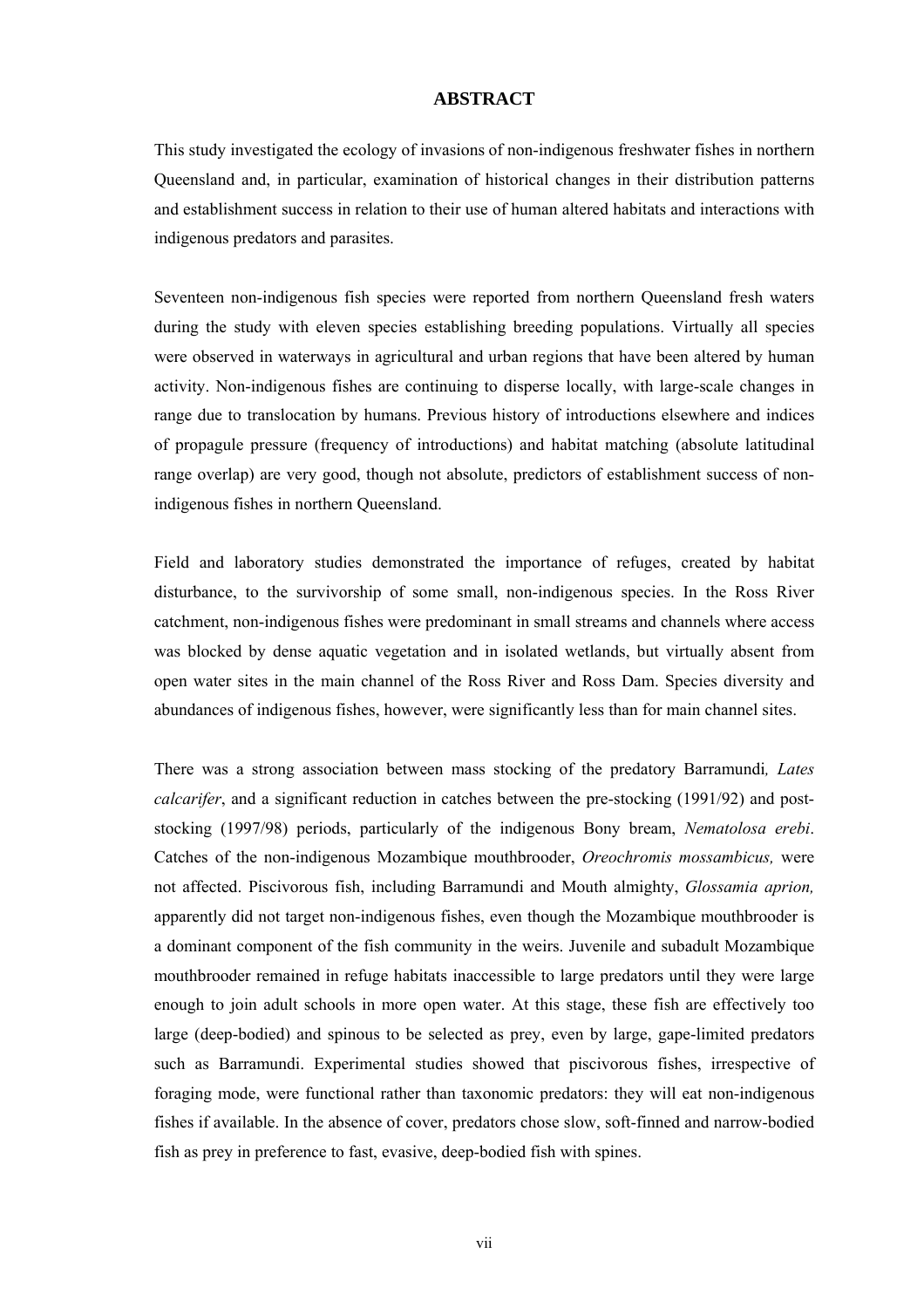Non-indigenous fishes had depauperate, stochastically-determined parasite communities dominated by non-indigenous parasites introduced with the host. Non-indigenous fishes had significantly lower parasite species richness, intensity and prevalence and more aggregated parasite frequency distributions than indigenous fishes, particularly in high disturbance habitats. It is argued that these differences assist the invasion and establishment of non-indigenous fishes by reducing adverse affects of parasites on host fitness. There was a significant positive correlation between parasite acquisition and residence time for non-indigenous fishes. Parasite acquisition appears to be a very slow process and may occur over centuries – even millennia rather than decades. This slow acquisition will also benefit non-indigenous fishes as it allows them a long period of adjustment to the new environment relatively free from parasites.

Management options for non-indigenous fishes in northern Queensland are discussed. It is argued that habitat restoration can play a key role in the long term management of nonindigenous fish species by increased exposure to predation and competition (biotic resistance) and so greatly reduce local populations of non-indigenous fishes and increase the probability of their extinction.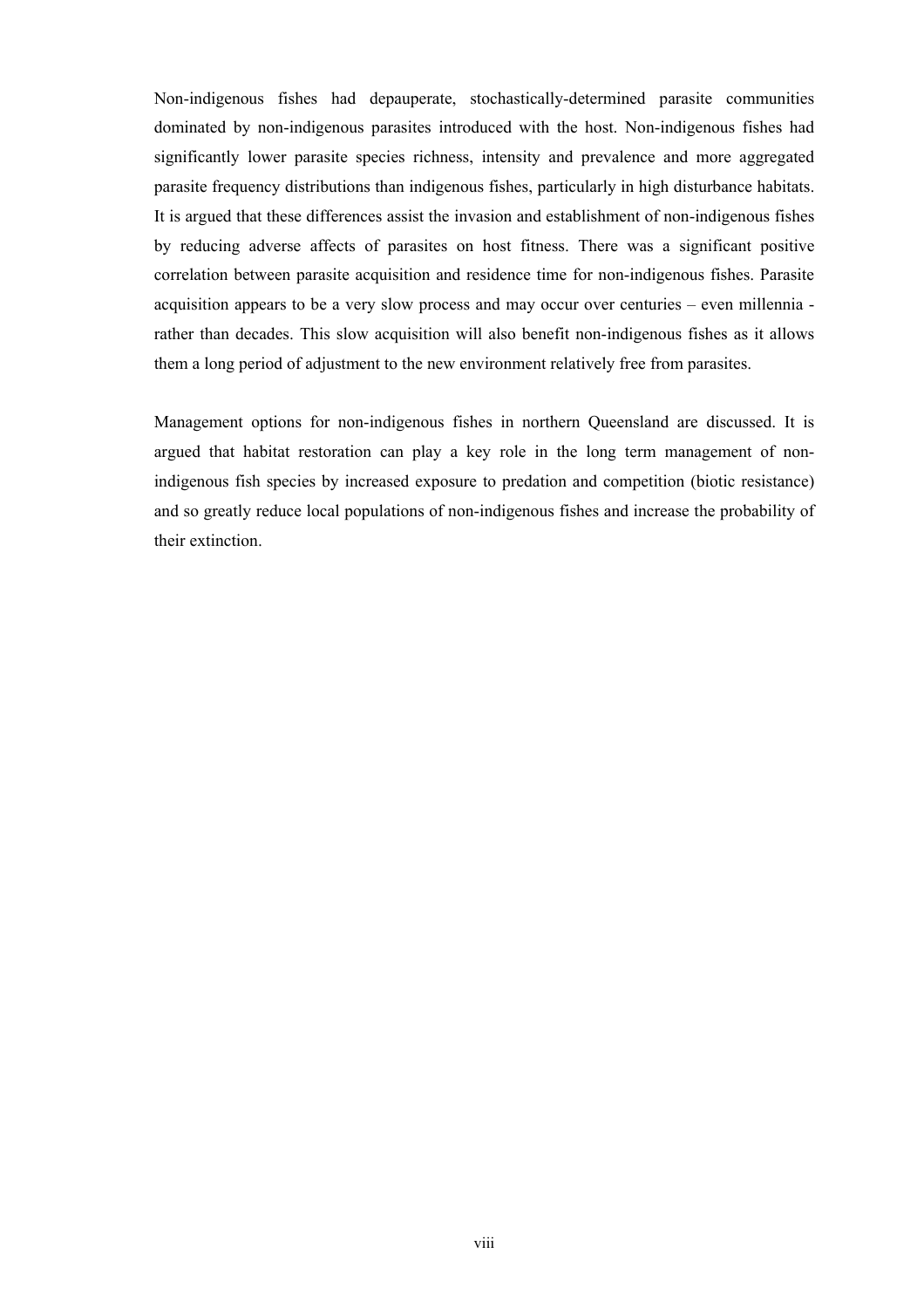# **TABLE OF CONTENTS**

| <b>FRONTISPIECE</b><br><b>TITLE</b><br><b>STATEMENT OF ACCESS</b><br><b>DECLARATION</b><br><b>ACKNOWLEDGMENTS</b><br><b>ABSTRACT</b><br><b>TABLE OF CONTENTS</b><br><b>LIST OF FIGURES</b><br><b>LIST OF TABLES</b><br><b>LIST OF APPENDICES</b> |             |                                                                          | $\mathbf{i}$<br><b>ii</b><br>iii<br>iv<br>V<br>vii<br>ix<br>xii<br>xvii<br><b>XX</b> |
|--------------------------------------------------------------------------------------------------------------------------------------------------------------------------------------------------------------------------------------------------|-------------|--------------------------------------------------------------------------|--------------------------------------------------------------------------------------|
| <b>CHAPTER</b>                                                                                                                                                                                                                                   | $\mathbf 1$ | <b>INTRODUCTION</b>                                                      | $\mathbf{1}$                                                                         |
| 1.1                                                                                                                                                                                                                                              |             | <b>Historical context</b>                                                | 1                                                                                    |
| 1.2                                                                                                                                                                                                                                              |             | Ecological Theory and Conceptual Framework                               | 6                                                                                    |
| 1.3                                                                                                                                                                                                                                              |             | Aims and Objectives                                                      | 12                                                                                   |
| <b>CHAPTER</b>                                                                                                                                                                                                                                   | 2           | <b>GENERAL DESCRIPTION OF STUDY</b><br><b>AREAS AND SITES</b>            | 15                                                                                   |
| 2.1                                                                                                                                                                                                                                              |             | Northern Queensland – a general description                              | 15                                                                                   |
| 2.1.1                                                                                                                                                                                                                                            |             | Townsville region                                                        | 15                                                                                   |
| 2.1.2                                                                                                                                                                                                                                            |             | Cairns Region                                                            | 17                                                                                   |
| 2.1.3                                                                                                                                                                                                                                            |             | <b>Atherton Tablelands</b>                                               | 20                                                                                   |
| 2.2                                                                                                                                                                                                                                              |             | Climate of northern Queensland                                           | 21                                                                                   |
| 2.3                                                                                                                                                                                                                                              |             | Description of main study area: the Ross River catchment                 | 22                                                                                   |
| 2.3.1                                                                                                                                                                                                                                            |             | The Ross River                                                           | 22                                                                                   |
| 2.3.2                                                                                                                                                                                                                                            |             | Fish community                                                           | 24                                                                                   |
| 2.3.3                                                                                                                                                                                                                                            |             | Other Ross River vertebrate fauna                                        | 27                                                                                   |
| 2.3.4                                                                                                                                                                                                                                            |             | Riparian and instream vegetation                                         | 27                                                                                   |
| 2.3.5                                                                                                                                                                                                                                            |             | Water quality                                                            | 28                                                                                   |
| 2.3.6                                                                                                                                                                                                                                            |             | Trophic status                                                           | 29                                                                                   |
| <b>CHAPTER</b>                                                                                                                                                                                                                                   | 3           | <b>ESTABLISHMENT OF NON-INDIGENOUS FISHES</b><br>IN NORTHERN QUEENSLAND  | 31                                                                                   |
| 3.1                                                                                                                                                                                                                                              |             | Introduction                                                             | 31                                                                                   |
| 3.1.1                                                                                                                                                                                                                                            |             | Historical background: introductions of fishes into                      | 31                                                                                   |
|                                                                                                                                                                                                                                                  |             | Australia and Queensland                                                 |                                                                                      |
| 3.1.2                                                                                                                                                                                                                                            |             | Success of non-indigenous fishes: risk assessment                        | 34                                                                                   |
| 3.2                                                                                                                                                                                                                                              | Methods     |                                                                          | 36                                                                                   |
| 3.3                                                                                                                                                                                                                                              | Results     |                                                                          | 37                                                                                   |
| 3.3.1                                                                                                                                                                                                                                            |             | Distribution of non-indigenous fishes in northern<br>Queensland          | 37                                                                                   |
| 3.3.2                                                                                                                                                                                                                                            |             | Establishment success of non-indigenous fishes in<br>northern Queensland | 40                                                                                   |
| 3.4                                                                                                                                                                                                                                              |             | Discussion                                                               | 44                                                                                   |
| 3.4.1                                                                                                                                                                                                                                            |             | Distribution of non-indigenous fishes in northern<br>Queensland          | 44                                                                                   |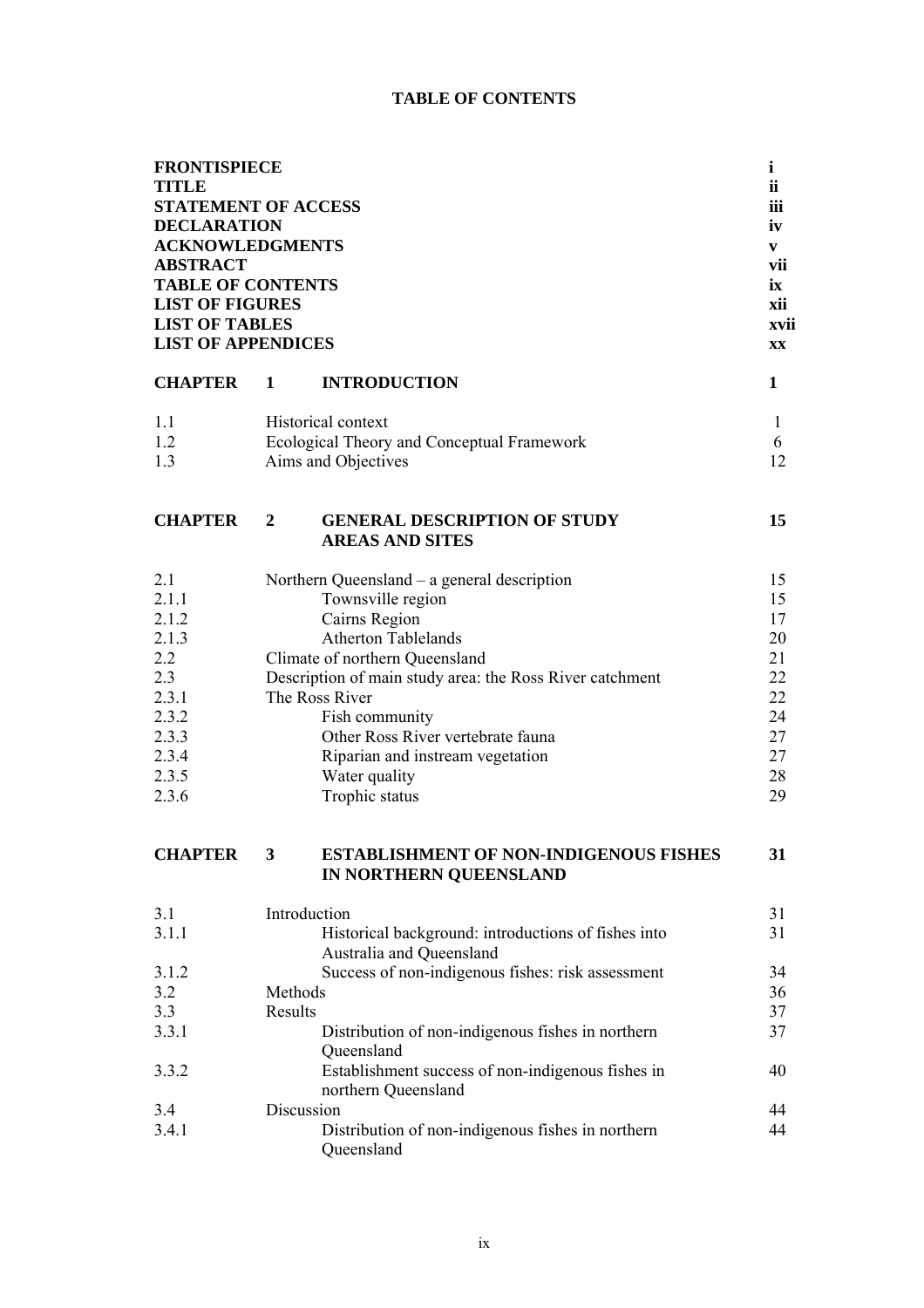| 3.4.2          | Establishment success of non-indigenous fishes in                                                                                                                                       | 49  |
|----------------|-----------------------------------------------------------------------------------------------------------------------------------------------------------------------------------------|-----|
|                | northern Queensland                                                                                                                                                                     |     |
| <b>CHAPTER</b> | $\overline{\mathbf{4}}$<br><b>OCCURRENCE OF NON-INDIGENOUS FISHES IN</b><br><b>RELATION TO HABITAT AND PRESENCE OF</b><br>PREDATORS: A CASE STUDY OF THE ROSS RIVER<br><b>CATCHMENT</b> | 53  |
| 4.1            | Introduction                                                                                                                                                                            | 53  |
| 4.1.1          | Habitats and invasions                                                                                                                                                                  | 53  |
| 4.1.2          | Ross River and non-indigenous fishes                                                                                                                                                    | 56  |
| 4.2            | Methods                                                                                                                                                                                 | 57  |
| 4.2.1          | Gillnet sampling program                                                                                                                                                                | 57  |
| 4.2.2          | Seine net sampling program (1999-2000)                                                                                                                                                  | 58  |
| 4.2.3          | Gut contents of indigenous, piscivorous fishes in the                                                                                                                                   | 63  |
|                | Ross River catchment                                                                                                                                                                    |     |
| 4.3            | Results                                                                                                                                                                                 | 64  |
| 4.3.1          | Catch data analysis                                                                                                                                                                     | 64  |
| 4.3.2          | Gut content analyses of piscivorous fish in the Ross<br>River catchment from gill net samples (1997/98)                                                                                 | 69  |
| 4.3.3          | Seine net sampling program                                                                                                                                                              | 71  |
| 4.3.4          | Gut content analysis of Mouth almighty                                                                                                                                                  | 77  |
| 4.4            | Discussion                                                                                                                                                                              | 80  |
| 4.4.1          | Gillnet catch data and large-bodied, non-indigenous<br>fishes in the Ross River                                                                                                         | 80  |
| 4.4.2          | Seine net data: small indigenous and non-indigenous<br>fishes in refuge sites in the Ross River catchment                                                                               | 83  |
| <b>CHAPTER</b> | <b>SURVIVORSHIP OF NON-INDIGENOUS FISHES</b><br>5<br><b>IN RELATION TO REFUGES</b>                                                                                                      | 88  |
| 5.1            | Introduction                                                                                                                                                                            | 88  |
| 5.2            | Methods                                                                                                                                                                                 | 93  |
| 5.2.1          | Prey and predator species                                                                                                                                                               | 93  |
| 5.2.2          | Predator and prey size selection                                                                                                                                                        | 99  |
| 5.2.3          | Survivorship trials                                                                                                                                                                     | 101 |
| 5.2.4          | Data analysis                                                                                                                                                                           | 103 |
| 5.3            | Results                                                                                                                                                                                 | 103 |
| 5.3.1          | Experiment 1: Survivorship of juvenile Mozambique                                                                                                                                       | 103 |
|                | mouthbrooder, Oreochromis mossambicus, in relation to                                                                                                                                   |     |
|                | gape width of the predator, the Mouth almighty,<br>Glossamia aprion.                                                                                                                    |     |
| 5.3.2          | Experiment 2: Survivorship on non-indigenous fish                                                                                                                                       | 119 |
|                | Species in mixed prey populations at different time                                                                                                                                     |     |
| 5.3.3          | with different predator classes<br>Experiment 3: Survivorship of non-indigenous fish                                                                                                    | 130 |
|                | Species in mixed prey populations at different densities in the                                                                                                                         |     |
|                | presence of different predator classes                                                                                                                                                  |     |
| 5.3.4          | Experiment 4: Survivorship of non-indigenous fish<br>Species in mixed prey populations in relation to different                                                                         | 138 |
|                | Levels of cover in the presence of different predator classes<br>Discussion                                                                                                             | 149 |
| 5.4            |                                                                                                                                                                                         |     |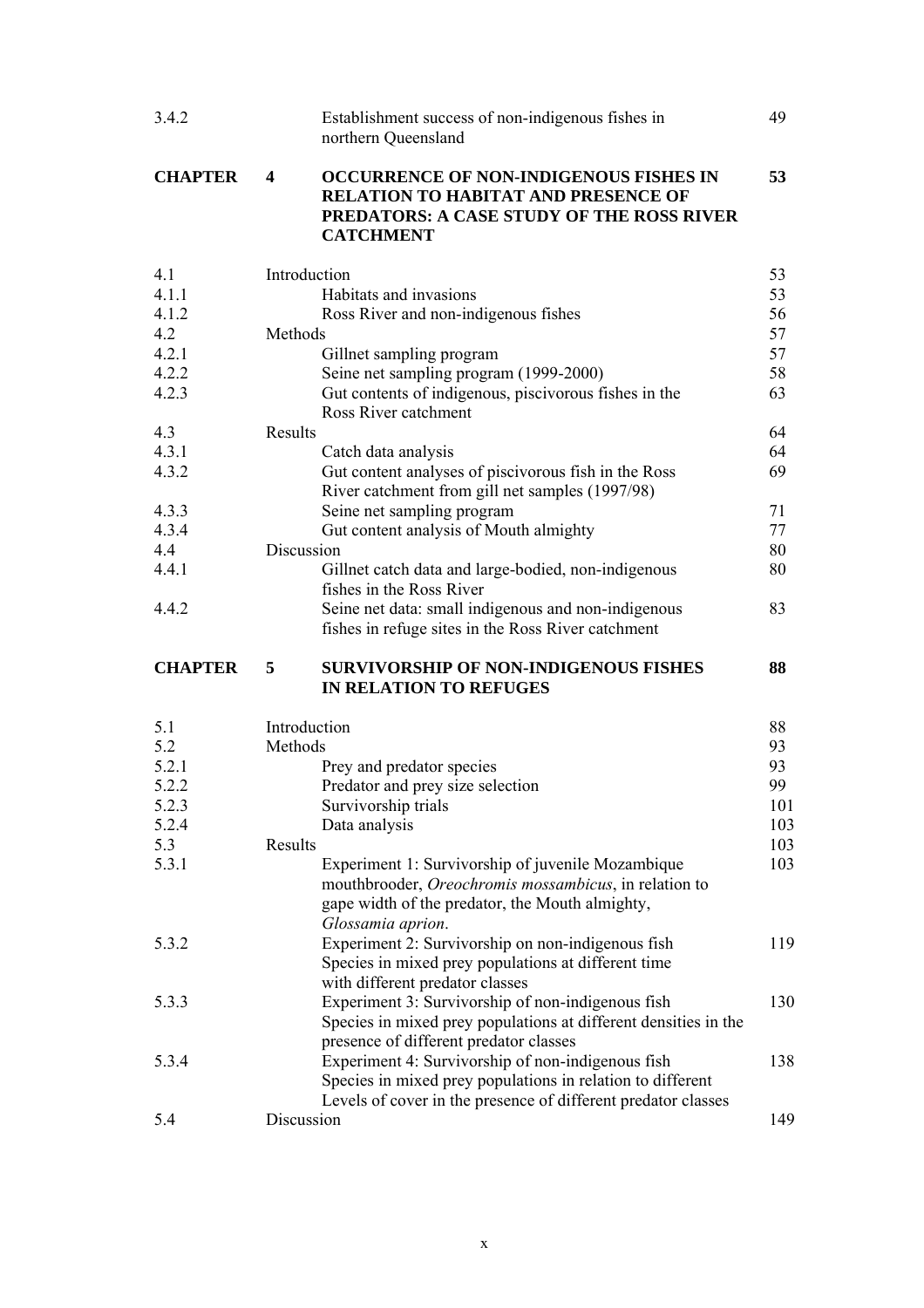### **CHAPTER 6 PARASITES OF NON-INDIGENOUS FISHES IN 157 NORTHERN QUEENSLAND**

| 6.1   | Introduction                                         | 157 |
|-------|------------------------------------------------------|-----|
| 6.1.1 | This study                                           | 162 |
| 6.2   | Methods                                              | 164 |
| 6.2.1 | Data collection                                      | 164 |
| 6.2.2 | Data analysis                                        | 166 |
| 6.3   | Results                                              | 172 |
| 6.3.1 | Parasite fauna                                       | 172 |
| 6.3.2 | Parasite community structure                         | 176 |
| 6.3.3 | Parasite species richness, aggregation and habitat   | 195 |
|       | disturbance                                          |     |
| 6.4   | Discussion                                           | 208 |
| 6.4.1 | Parasite community structure of non-indigenous       | 208 |
|       | Fishes in northern Queensland                        |     |
| 6.4.2 | Aggregation of parasites on indigenous and non-      | 211 |
|       | indigenous fishes                                    |     |
| 6.4.3 | Effects of habitat disturbance on parasite community | 212 |
|       | of indigenous and non-indigenous fishes              |     |
| 6.4.4 | Parasite acquisition by non-indigenous fishes in     | 213 |
|       | northern Queensland                                  |     |
| 6.4.5 | Conclusion                                           | 215 |
|       |                                                      |     |
|       |                                                      |     |

# **CHAPTER 7 GENERAL CONCLUSION 216**

| 7.1<br>7.2        | Distribution of non-indigenous fishes in northern Queensland<br>Invasion of non-indigenous fishes in northern Queensland | 216<br>217 |
|-------------------|--------------------------------------------------------------------------------------------------------------------------|------------|
|                   | and habitat disturbance                                                                                                  |            |
| 73                | Management of non-indigenous fishes in northern Queensland                                                               | 219        |
| <b>REFERENCES</b> |                                                                                                                          | 222        |
| <b>APPENDICES</b> |                                                                                                                          | 2.72.      |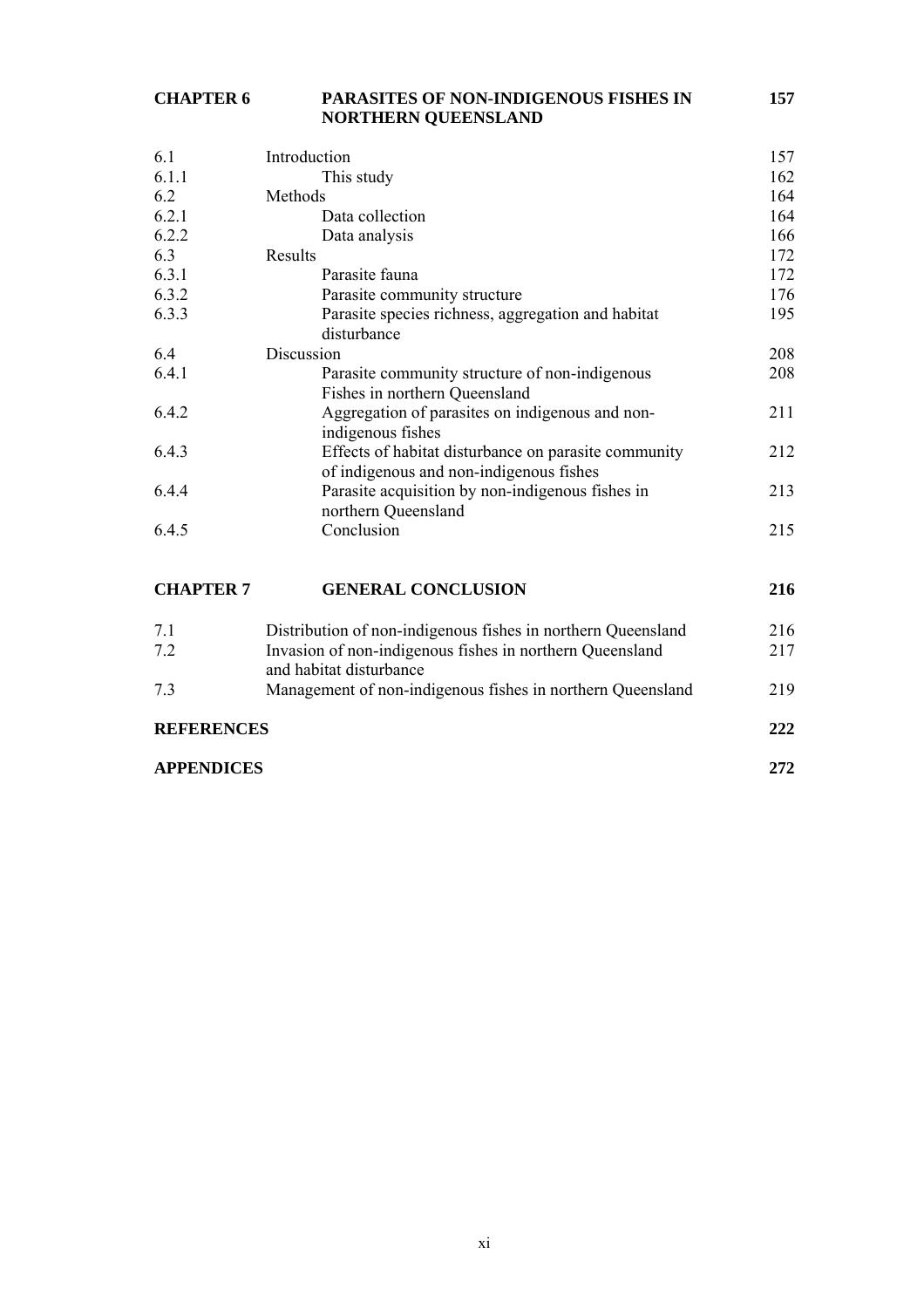# **LIST OF FIGURES**

| Figure |                                                                                                                                                               | Page |
|--------|---------------------------------------------------------------------------------------------------------------------------------------------------------------|------|
| 1.1    | A conceptual model of invasions based on Community Assembly Theory<br>(modified after Moyle and Light 1996a)                                                  | 8    |
| 2.1    | Freshwater drainage divisions of Queensland                                                                                                                   | 16   |
| 2.2    | General location map of northern Queensland                                                                                                                   | 18   |
| 2.3    | Ross River Dam spillway                                                                                                                                       | 25   |
| 2.4    | Aplin Weir barrage                                                                                                                                            | 25   |
| 2.5    | Aplin Weir view upstream from the barrage                                                                                                                     | 26   |
| 2.6    | Campus Creek, Ross catchment, Dec. 2002 after early wet season rains                                                                                          | 26   |
| 3.1    | Distribution of non-indigenous poeciliid species in northern Queensland                                                                                       | 38   |
| 3.2    | Distribution of non-indigenous cichlid and other species (excluding<br>poeciliids) in northern Queensland                                                     | 38   |
| 3.3    | Percentage of non-indigenous fish species with established, breeding<br>populations in relation to known frequency of introductions in northern<br>Queensland | 43   |
| 4.1    | Fish sampling sites in the Ross River catchment (refer to Table 4.1)                                                                                          | 59   |
| 4.2    | Bush Garden, Aplin Weir, Ross River, blocked channel with small island<br>on right                                                                            | 61   |
| 4.3    | Loam Island channel in foreground and Black Weir, Ross River, main<br>channel in background (Note vegetation blocking entrance to the channel)                | 61   |
| 4.4    | Upper Ross isolated wetland site (Note: the Ross River Dam bund wall in<br>the background)                                                                    | 61   |
| 4.5    | Mouth of Regatta Creek, Aplin Weir, Ross River (Note: dense Water<br>hyacinth in foreground)                                                                  | 62   |
| 4.6    | Mouth of Cranbrook Creek, Aplin Weir, Ross River (Note creek heavily<br>overgrown with Paragrass)                                                             | 62   |
| 4.7    | Ross River Main Channel site, Aplin Weir, near mouth of Regatta Creek<br>(Note: lack of emergent and floating marginal vegetation)                            | 62   |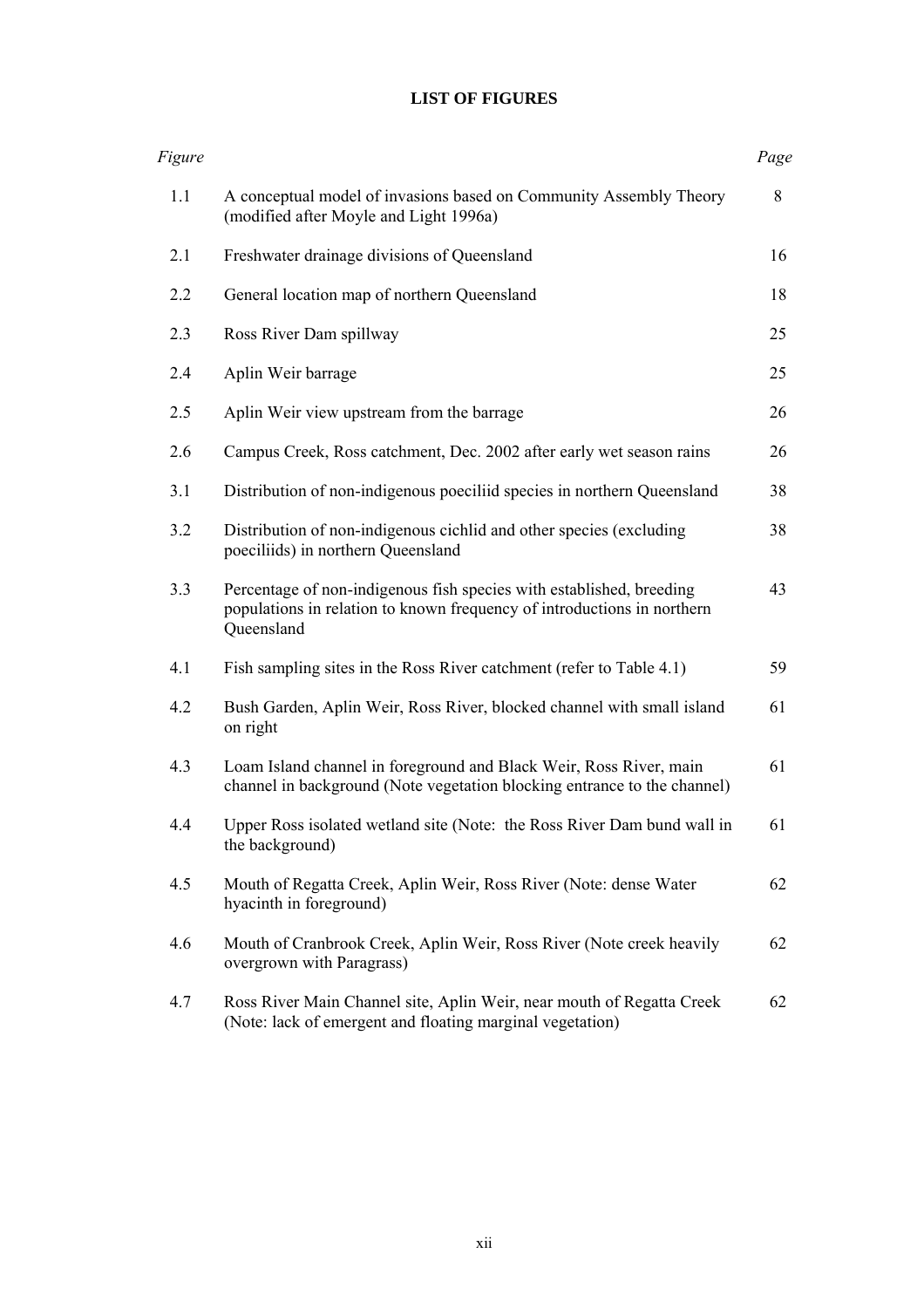| 4.8  | Change in gillnet catch of fish species between pre-stocking and post-<br>stocking of Barramundi in the Ross River weirs: a, Barramundi, b, Bony<br>bream, c, Mozambique mouthbrooder, d, Black catfish, e, Hyrtl's tandan, f,<br>Spangled perch, g, Banded grunter, h, Mouth almighty | 66  |
|------|----------------------------------------------------------------------------------------------------------------------------------------------------------------------------------------------------------------------------------------------------------------------------------------|-----|
| 4.9  | Percentage of non-indigenous fish in seine net samples from the Ross<br>River catchment in comparison with main channel sites: a, blocked island<br>channel sites (Bush Garden and Loam Island) and upper Ross isolated<br>wetland, b, blocked creek sites                             | 74  |
| 4.10 | Percentage of indigenous piscivorous fish in seine net samples compared<br>with main channel sites in the Ross River catchment: a, blocked channel<br>sites (Bush Garden and Loam Island) and upper Ross wetlands, b, blocked<br>creek sites                                           | 75  |
| 5.1  | Experimental prey species: a, Mosquitofish, b, Mozambique<br>mouthbrooder, c, Fly-specked hardyhead, d, Agassiz's glassperch                                                                                                                                                           | 94  |
| 5.2  | Experimental predator species: a, Barramundi, b, Tarpon, c, Spangled<br>perch, d, Mouth almighty                                                                                                                                                                                       | 98  |
| 5.3  | Mean electivity index for different prey (Mozambique mouthbrooder)<br>body-depth classes for predator (Mouth almighty) gape-width class: a, 10<br>mm, b, 11mm, c, 13 mm, d, 14.5 mm, e, 15 mm, f, 16.5 mm, g, 19 mm, h,<br>21 mm, I, 23 mm                                             | 104 |
| 5.4  | Predator (Mouth almighty) gape width : Prey (Mozambique mouthbrooder)<br>body depth ratio v predator gape width                                                                                                                                                                        | 109 |
| 5.5  | Prey (Mozambique mouthbrooder) body depth v predator (Mouth<br>almighty) gape width                                                                                                                                                                                                    | 109 |
| 5.6  | Gape width v total body length for the predator, Mouth almighty                                                                                                                                                                                                                        | 112 |
| 5.7  | Prey body length versus predator gape width for samples of Mouth<br>almighty                                                                                                                                                                                                           | 112 |
| 5.8  | Prey total length versus predator total length for samples of Mouth<br>almighty                                                                                                                                                                                                        | 113 |
| 5.9  | Prey body depth to Predator gape width ratio (BD : GW) v Predator body<br>length for samples of Mouth almighty                                                                                                                                                                         | 113 |
| 5.10 | Median prey body length for size classes of predatory Mouth almighty                                                                                                                                                                                                                   | 114 |
| 5.11 | Median prey body-depth for size classes of the predatory Mouth almighty                                                                                                                                                                                                                | 114 |
| 5.12 | Median gape width to prey body depth ratio $(GW : BD)$ for size classes of<br>the Mouth almighty collected from the Ross River                                                                                                                                                         | 115 |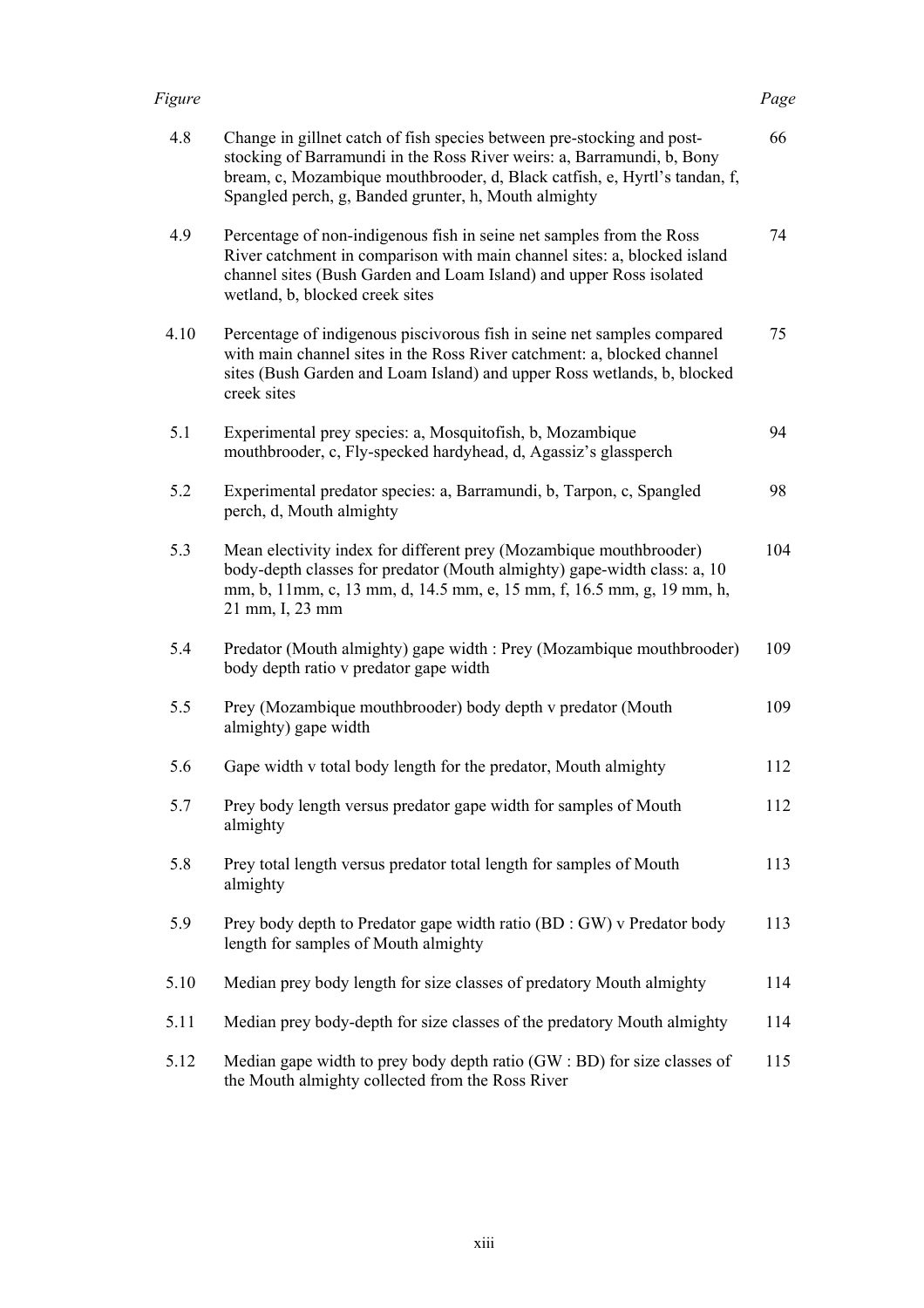| 5.13 | Gape width versus total body length for the predatory Barramundi                                                                                                            | 117 |
|------|-----------------------------------------------------------------------------------------------------------------------------------------------------------------------------|-----|
| 5.14 | Prey body depth versus gape width of the Barramundi                                                                                                                         | 117 |
| 5.15 | Prey body depth to predator gape width ratio (BD:GW) versus total body<br>length for the Barramundi collected from the Ross River weirs,<br>Townsville, northern Queensland | 118 |
| 5.16 | Prey body depth to predator gape width ratio versus total body length for<br>Barramundi collected from the Ross River weirs, Townsville, northern<br>Queensland             | 118 |
| 5.17 | Comparison of prey species survivorship with ambush and patrol predators<br>at different time intervals: a, 24 hrs, b, 48 hrs, c, 72 hrs                                    | 120 |
| 5.18 | Comparison of prey class survivorship between ambush and patrol<br>predators at different time intervals: a, 24 hrs, b, 48 hrs, c, 72 hrs                                   | 123 |
| 5.19 | Prey species survivorship at different time intervals in the presence of a<br>predator: a, 24 hrs, b, 48 hrs, c, 72 hrs                                                     | 126 |
| 5.20 | Prey class (Speed, Morphology) survivorship in the presence of a predator<br>at different time intervals: a, 24 hrs, b, 48 hrs, c, 72 hrs                                   | 128 |
| 5.21 | Comparison of prey survivorship (%) between ambush and patrol<br>predators: a, dominant prey species, b, dominant prey classes                                              | 131 |
| 5.22 | Comparison of prey survivorship (%) between ambush and patrol<br>predators: a, non-dominant prey species, b, non-dominant prey                                              | 133 |
| 5.23 | Comparison of dominant prey survivorship $(\%)$ in the presence of a<br>predator: a, prey species, b, prey classes                                                          | 135 |
| 5.24 | Comparison of non-dominant prey survivorship $(\%)$ in the presence of a<br>predator: a, prey species, b, prey classes                                                      | 137 |
| 5.25 | Comparison of survivorship of prey species between ambush and patrol<br>predators at different levels of cover: a, no cover, b, medium cover, c, high                       | 140 |
| 5.26 | Survivorship of prey classes between ambush and patrol predators at<br>different levels of cover, a, no cover, b, medium cover, c, high cover                               | 142 |
| 5.27 | Prey species survivorship at different levels of cover in the presence of a<br>predator, a, no cover, b, medium cover, c, high cover                                        | 145 |
| 5.28 | Prey class survivorship at different levels of cover in the presence of a<br>predator, a, no cover, b, medium cover, c, high cover                                          | 147 |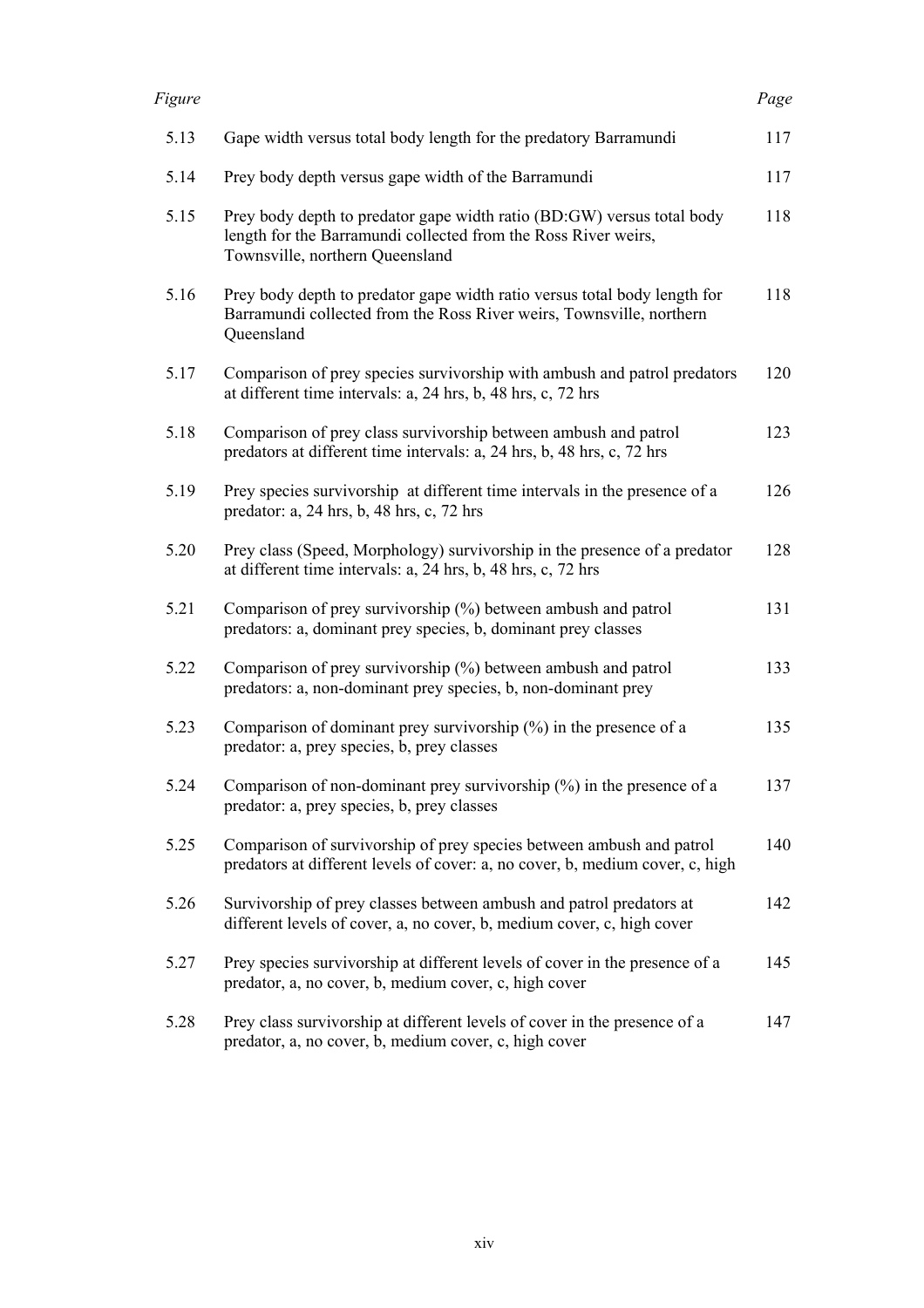| 6.1  | A generalised model of parasite richness processes during, and after,<br>invasion by non-indigenous fishes (after Dove 1999)                                                                                                          | 158 |
|------|---------------------------------------------------------------------------------------------------------------------------------------------------------------------------------------------------------------------------------------|-----|
| 6.2  | Canal Creek, Thuringowa, an example of a low disturbance habitat                                                                                                                                                                      | 171 |
| 6.3  | Majors Creek, Woodstock, an example of a low disturbance habitat                                                                                                                                                                      | 171 |
| 6.4  | Cranbrook Creek, modified to form a stormwater drain, Cranbrook,<br>Townsville, an example of a high disturbance habitat                                                                                                              | 171 |
| 6.5  | Rowes Bay Golf course, natural flood channels modified to form water<br>hazards, an example of a high disturbance habitat                                                                                                             | 171 |
| 6.6  | Regional parasite species richness frequency distribution s freshwater<br>fishes in northern Queensland: a, non-indigenous fish, b, indigenous fish                                                                                   | 178 |
| 6.7  | Regional parasite community structure (core and satellite taxa prevalences)<br>for non-indigenous and indigenous freshwater fish hosts in northern<br>Queensland                                                                      | 180 |
| 6.8  | Prevalence of parasite taxa for non-indigenous freshwater fish species in<br>northern Queensland, a, Mozambique mouthbrooder (juv.), b, Guppy, c,<br>Mosquitofish, d, Platy                                                           | 181 |
| 6.9  | Prevalence of parasite taxa for indigenous freshwater fish species in<br>northern Queensland: a, Eastern Queensland rainbowfish, b, Fly-specked<br>hardyhead, c, Agassiz's glassperch, d, Empire gudgeon, e, Mouth<br>almighty (juv.) | 183 |
| 6.10 | Two-dimensional (NMDS) ordination plot for comparison of indigenous<br>and non-indigenous fish host parasite faunas based on parasite<br>presence/absence                                                                             | 186 |
| 6.11 | Cumulative species curves for regional parasite communities of non-<br>indigenous and indigenous freshwater fishes in northern Queensland (total<br>parasite richness per host species in parentheses)                                | 188 |
| 6.12 | Parasites acquired by non-indigenous fishes in relation to residence time in<br>tropical northern Queensland fresh waters                                                                                                             | 188 |
| 6.13 | Parasite frequency distributions for freshwater fishes in northern<br>Queensland: a, non-indigenous fishes, b, indigenous fishes                                                                                                      | 190 |
| 6.14 | Parasite frequency distribution (all taxa) per host for non-indigenous<br>freshwater fishes in northern Queensland: a, Mozambique mouthbrooder,<br>b, Burton's haplochromis, c, Mosquitofish, d, Guppy, e, Platy, f, Swordtail        | 192 |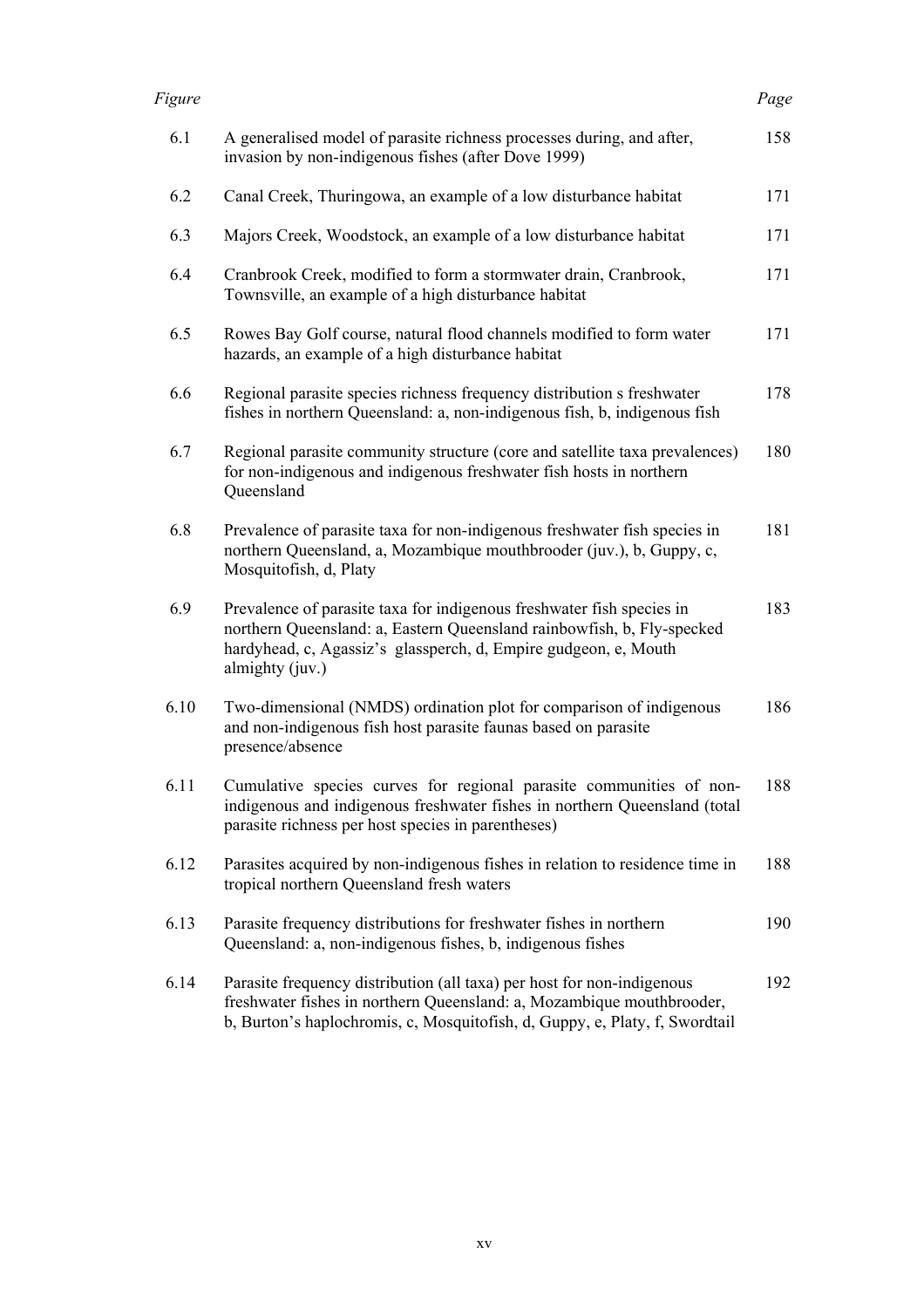| 6.15 | Parasite frequency distributions (all taxa) per host for indigenous<br>freshwater fish species in northern Queensland: a, Eastern Queensland<br>rainbowfish, b, Agassiz's glassperch, c, Fly-specked hardyhead, d, Empire<br>gudgeon, e, Purple-spotted gudgeon, f, Mouth almighty | 196 |
|------|------------------------------------------------------------------------------------------------------------------------------------------------------------------------------------------------------------------------------------------------------------------------------------|-----|
| 6.16 | Change in parasite prevalence with intensity for non-indigenous and<br>indigenous freshwater fish hosts: a, high disturbance habitats, b, low<br>disturbance habitats                                                                                                              | 299 |
| 6.17 | Change in aggregation (k) with prevalence for parasite communities of<br>non-indigenous and indigenous freshwater fishes in northern Queensland:<br>a, low disturbance habitats, b, high disturbance habitats                                                                      | 202 |
| 6.18 | Change in parasite aggregation (k) with intensity for non-indigenous<br>and indigenous freshwater fishes: a, low disturbance habitats, b, high<br>disturbance habitats                                                                                                             | 203 |
| 6.19 | Parasite frequency distribution (all taxa) per host for non-indigenous<br>freshwater fishes: a, high disturbance habitats, b, low disturbance habitats                                                                                                                             | 206 |
| 6.20 | Parasite frequency distribution (all taxa) per host for indigenous freshwater                                                                                                                                                                                                      | 207 |

fishes: a, high disturbance habitats, b, low disturbance habitats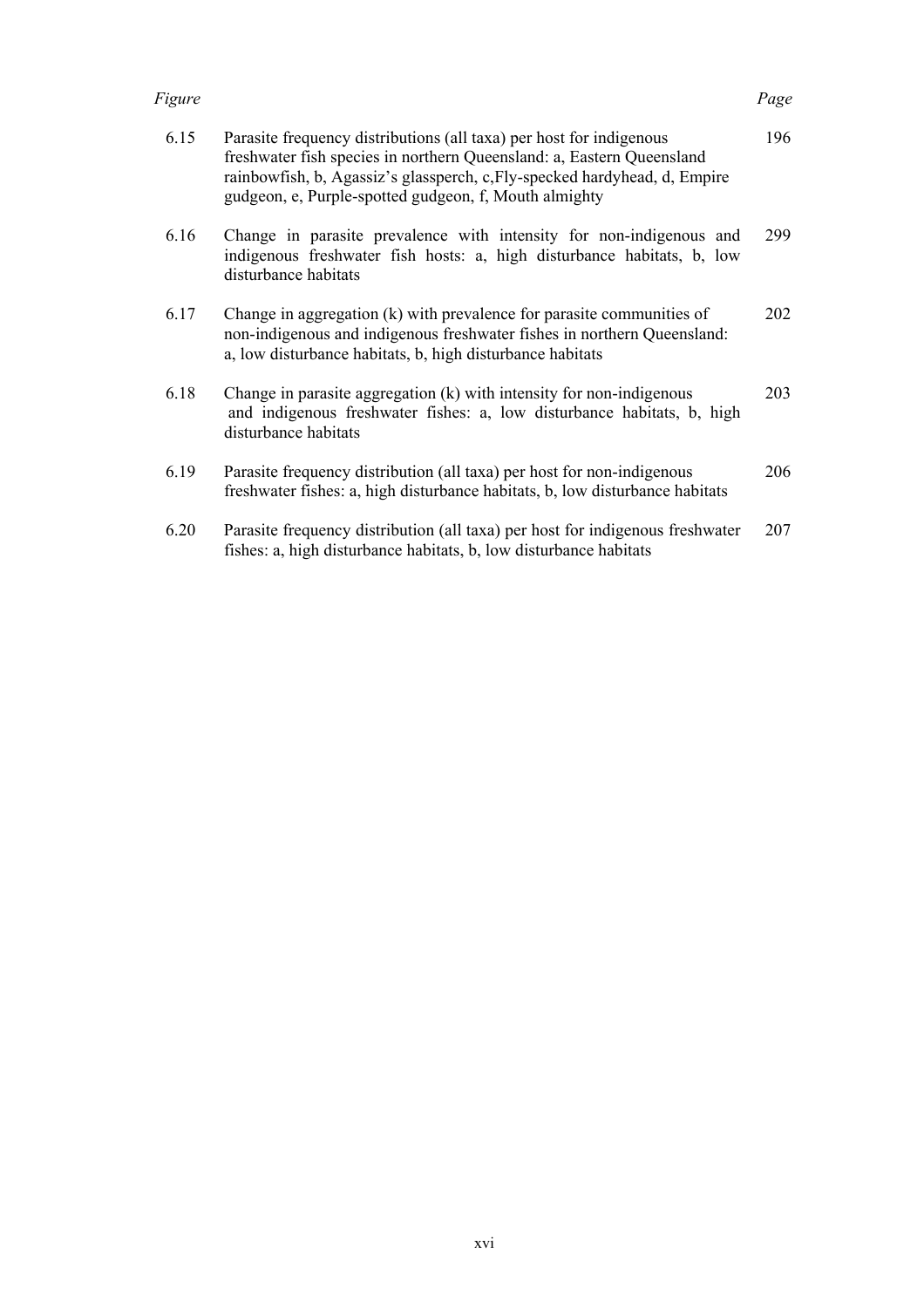# **LIST OF TABLES**

| Table |                                                                                                                                                                                                                                                                                                                                                                                                                                     | Page |
|-------|-------------------------------------------------------------------------------------------------------------------------------------------------------------------------------------------------------------------------------------------------------------------------------------------------------------------------------------------------------------------------------------------------------------------------------------|------|
| 1.1   | A conceptual framework for biological invasions (from Williamson 1996,<br>p.3)                                                                                                                                                                                                                                                                                                                                                      | 9    |
| 3.1   | Non-indigenous freshwater fishes recorded in tropical northern Queensland<br>waters, their indigenous and introduced range and absolute percentage<br>range overlap, number of known introductions (f), $\left(\bigstar\right)$ = established<br>breeding populations) and their general ecological tolerances (Salinity,<br>Temperature [High] and Oxygen concentration [Low]), and percentage<br>occurrence in all sites surveyed | 42   |
| 4.1   | Sampling site locations in the Ross River catchment (refer to Figure 4.1)                                                                                                                                                                                                                                                                                                                                                           | 60   |
| 4.2   | List of fish species collected in gill nets and seine nets in samples from the<br>freshwater reaches of the Ross River catchment, 1990 to 1998                                                                                                                                                                                                                                                                                      | 64   |
| 4.3   | Statistical summary for comparison of gillnet catch data (biomass and<br>numbers) for Barramundi pre-stocking (1991/92) and post-stocking<br>(1997/98) surveys in the Aplin Weir and Black Weir, Ross River                                                                                                                                                                                                                         | 65   |
| 4.4   | Statistical summary of gillnet catch data for Mozambique mouthbrooder<br>collected from the Ross River weirs in 1991/92 and 1997/98 (TL = total<br>length in cm, $Wt = body$ weight in grams)                                                                                                                                                                                                                                       | 68   |
| 4.5   | Statistical summary for between-years comparison of Mozambique<br>mouthbrooder sex and size class for gillnet catches from the Ross River<br>weirs, 1991/92 and 1997/98 (TL = median total length, cm)                                                                                                                                                                                                                              | 69   |
| 4.6   | Percentage composition of gut content samples of Barramundi from the<br>Ross River weirs, 1997/98                                                                                                                                                                                                                                                                                                                                   | 70   |
| 4.7   | Comparison of the main gut components between samples of Barramundi<br>collected from Aplin Weir and Black Weir, Ross River, 1997/98                                                                                                                                                                                                                                                                                                | 70   |
| 4.8   | Summary statistics for seine net catches from Ross River weir sites,<br>1999/2000                                                                                                                                                                                                                                                                                                                                                   | 72   |
| 4.9   | Summary statistics for seine net catches from Ross Dam and Upper Ross<br>River sites, 1999/2000                                                                                                                                                                                                                                                                                                                                     | 72   |
| 4.10  | Statistical summary for comparison of seine net catches between restricted<br>sites and main channel sites in the Ross River catchment, for non-<br>indigenous fishes (all species), indigenous fishes (all species) and<br>indigenous piscivorous fishes, $1999/2000$ , catch (IN) = median catch inside<br>restricted site, catch $(OUT)$ = median catch in Ross River channel site                                               | 73   |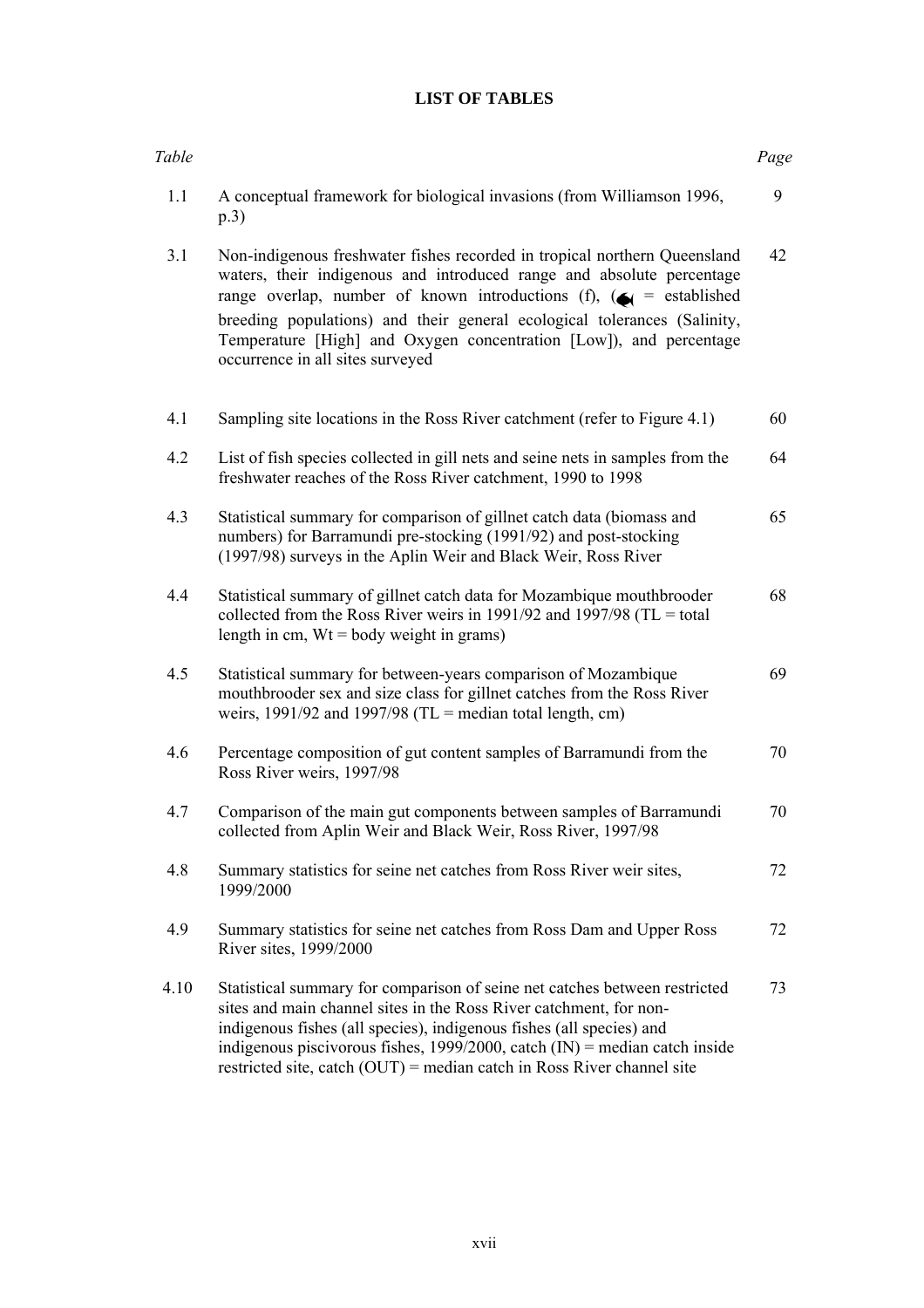### *Table Page*

| 4.11 | Summary statistics for total prey items from gut samples of Mouth almighty<br>collected from main channel sites in the Ross River weirs, Ross Dam and<br>Upper Ross River, 1999/2000                                                                               | 77  |
|------|--------------------------------------------------------------------------------------------------------------------------------------------------------------------------------------------------------------------------------------------------------------------|-----|
| 4.12 | Statistical summary for between sites and between locations comparisons of<br>prey taxa in gut samples of Mouth almighty collected from the Ross River<br>weirs, Ross Dam and Upper Ross River, 1999/2000                                                          | 78  |
| 4.13 | Comparison of percentage composition of small fish in seine net samples<br>and in gut samples of Mouth almighty collected from the Ross River weirs,<br>Ross Dam and Upper Ross River, 1999/2000                                                                   | 79  |
| 5.1  | Summary of field and experimental morphometric data analyses for the<br>predator Mouth almighty and its prey                                                                                                                                                       | 111 |
| 5.2  | Morphometric summary for Barramundi and prey items of fish collected<br>from the Ross River Weirs, 1997/98                                                                                                                                                         | 116 |
| 5.3  | Statistical summary for comparison of prey species survivorship between<br>ambush and patrol predators at different time intervals                                                                                                                                 | 119 |
| 5.4  | Statistical summary for comparison of prey class survivorship between<br>ambush and patrol predators at different time intervals ( $n = 12$ )                                                                                                                      | 121 |
| 5.5  | Statistical summary for comparison of prey species and classes survivorship<br>in the presence of a predator at different time intervals $(GAM =$<br>Mosquitofish, $GP = Agassiz's glassperch$ , sample size: prey species, $n = 12$ ,<br>prey classes, $n = 24$ ) | 125 |
| 5.6  | Statistical summary for comparison of survivorship of dominant prey<br>species and classes between ambush and patrol predators                                                                                                                                     | 130 |
| 5.7  | Statistical summary for comparison of survivorship of non-dominant prey<br>species and classes between ambush and patrol predators                                                                                                                                 | 132 |
| 5.8  | Statistical summary for comparison of dominant prey species and class<br>survivorship in the presence of a predator                                                                                                                                                | 134 |
| 5.9  | Statistical summary for non-dominant prey species and class survivorship in<br>the presence of a predator                                                                                                                                                          | 136 |
| 5.10 | Statistical summary for comparison of prey species and class survivorship<br>between ambush and patrol predators at different levels of cover                                                                                                                      | 139 |
| 5.11 | Statistical summary for comparison of prey species and class survivorship<br>in the presence of a predator with different levels of cover                                                                                                                          | 144 |
| 5.12 | Statistical summary for comparisons of prey species and class survivorship<br>between levels of cover in the presence of a predator                                                                                                                                | 149 |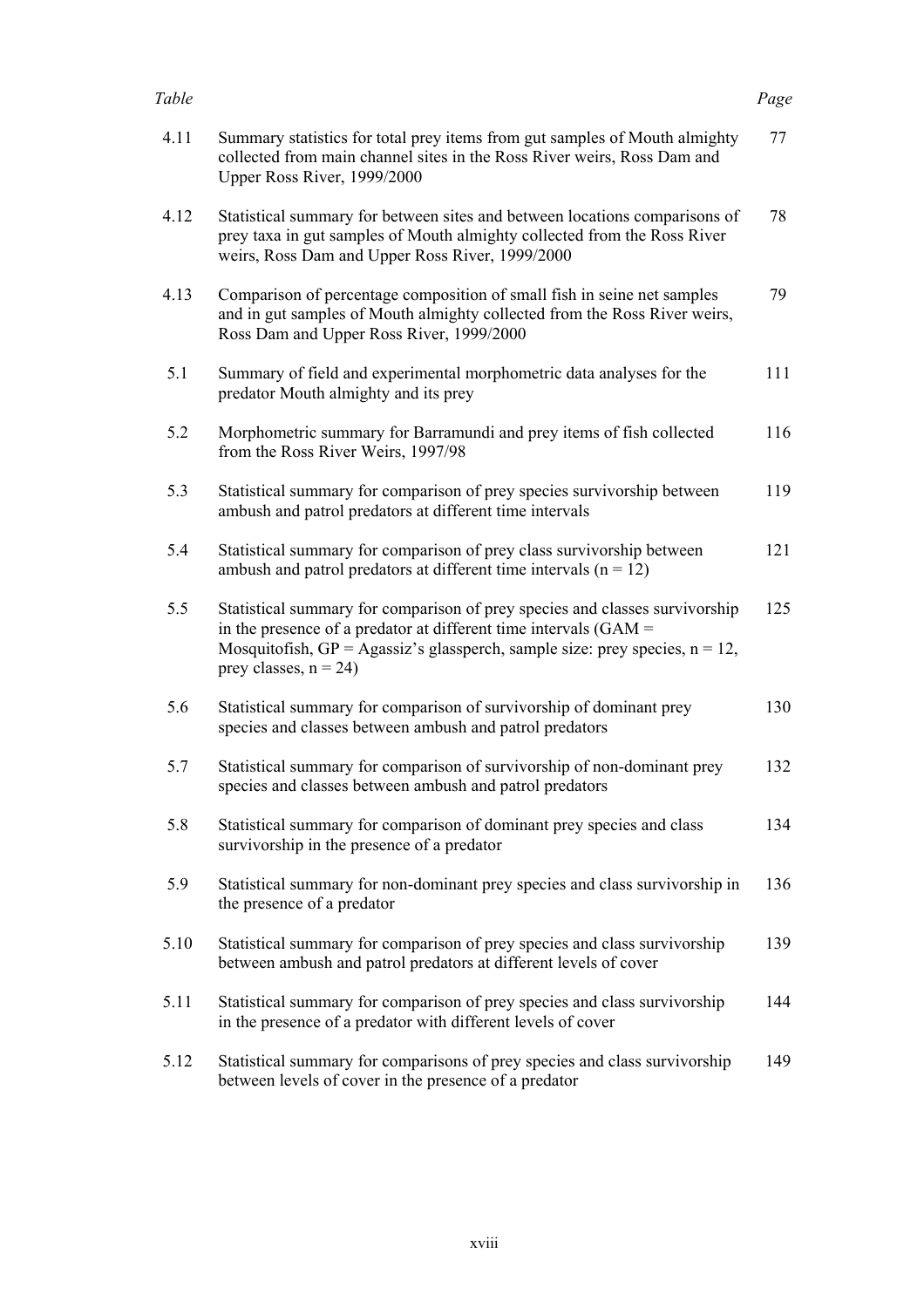### *Table Page*

| 6.1  | Parasites collected from non-indigenous fishes in northern Queensland fresh<br>waters ( $n =$ indigenous; $e =$ non-indigenous; Spec. = host specificity; ecto =<br>$ectoparasite$ ; $endo = endoparasite)$                                                                                                                                                                                                                                                                                                                                                                                                                                                                                           | 173 |
|------|-------------------------------------------------------------------------------------------------------------------------------------------------------------------------------------------------------------------------------------------------------------------------------------------------------------------------------------------------------------------------------------------------------------------------------------------------------------------------------------------------------------------------------------------------------------------------------------------------------------------------------------------------------------------------------------------------------|-----|
| 6.2  | Parasites recorded from indigenous fishes in northern Queensland fresh<br>waters ( $n =$ indigenous; $e =$ non-indigenous; Spec. = host specificity; ecto =<br>$ectoparasite$ ; $endo = endoparasite)$                                                                                                                                                                                                                                                                                                                                                                                                                                                                                                | 174 |
| 6.3  | Summary statistics for parasite communities of indigenous and non-<br>indigenous host fishes from northern Queensland fresh waters ( $\Sigma$ n =<br>number of fish examined; Mean spp = mean number of parasite species per<br>host; Max spp. = maximum number of parasite species recorded per host; $\Sigma$<br>spp prev. $=$ total parasite prevalence per host species; dlc:ilc $=$ ratio of direct<br>life cycle to indirect life cycle parasites; $r =$ correlation coefficient; a =<br>predicted maximum component parasite community richness; $b = index of$<br>mean parasite infracommunity richness $G =$ parasite community<br>interactivity index; $r^2$ = coefficient of determination | 177 |
| 6.4  | Correlation between parasite intensity and host length for samples of<br>indigenous and non-indigenous freshwater fish species from northern                                                                                                                                                                                                                                                                                                                                                                                                                                                                                                                                                          | 179 |
| 6.5  | Correlation and Regression analyses summary for parasite acquisition in<br>relation to residence time of non-indigenous freshwater fishes                                                                                                                                                                                                                                                                                                                                                                                                                                                                                                                                                             | 189 |
| 6.6  | Summary statistics for parasite frequency distribution on hosts and<br>goodness of fit to the negative binomial model for non-indigenous fish<br>species collected in fresh waters in northern Queensland                                                                                                                                                                                                                                                                                                                                                                                                                                                                                             | 191 |
| 6.7  | Summary statistics for parasite frequency distribution on hosts and<br>goodness of fit to the negative binomial model for indigenous fish species<br>collected in fresh water in northern Queensland                                                                                                                                                                                                                                                                                                                                                                                                                                                                                                  | 191 |
| 6.8  | Correlation summary for parasite frequency distribution k (aggregation)<br>parameter in relation to prevalence and intensity for indigenous and non-<br>indigenous freshwater fish hosts in low and high disturbance habitats ( $n =$<br>sample size; $r =$ Pearson correlation coefficient; $p =$ probability; disturb. =<br>level of habitat disturbance)                                                                                                                                                                                                                                                                                                                                           | 200 |
| 6.9  | Statistical summary for comparison of parasite intensity, prevalence and<br>aggregation (k) of regional parasite communities for indigenous and non-<br>indigenous freshwater fish hosts in high and low disturbance habitats in<br>northern Queensland                                                                                                                                                                                                                                                                                                                                                                                                                                               | 201 |
| 6.10 | Statistical summary for comparison of parasite intensity, prevalence,<br>aggregation (k) and goodness of fit to the negative binomial model for<br>parasite communities of indigenous and non-indigenous freshwater fish<br>species between high and low disturbance habitats in northern Queensland                                                                                                                                                                                                                                                                                                                                                                                                  | 205 |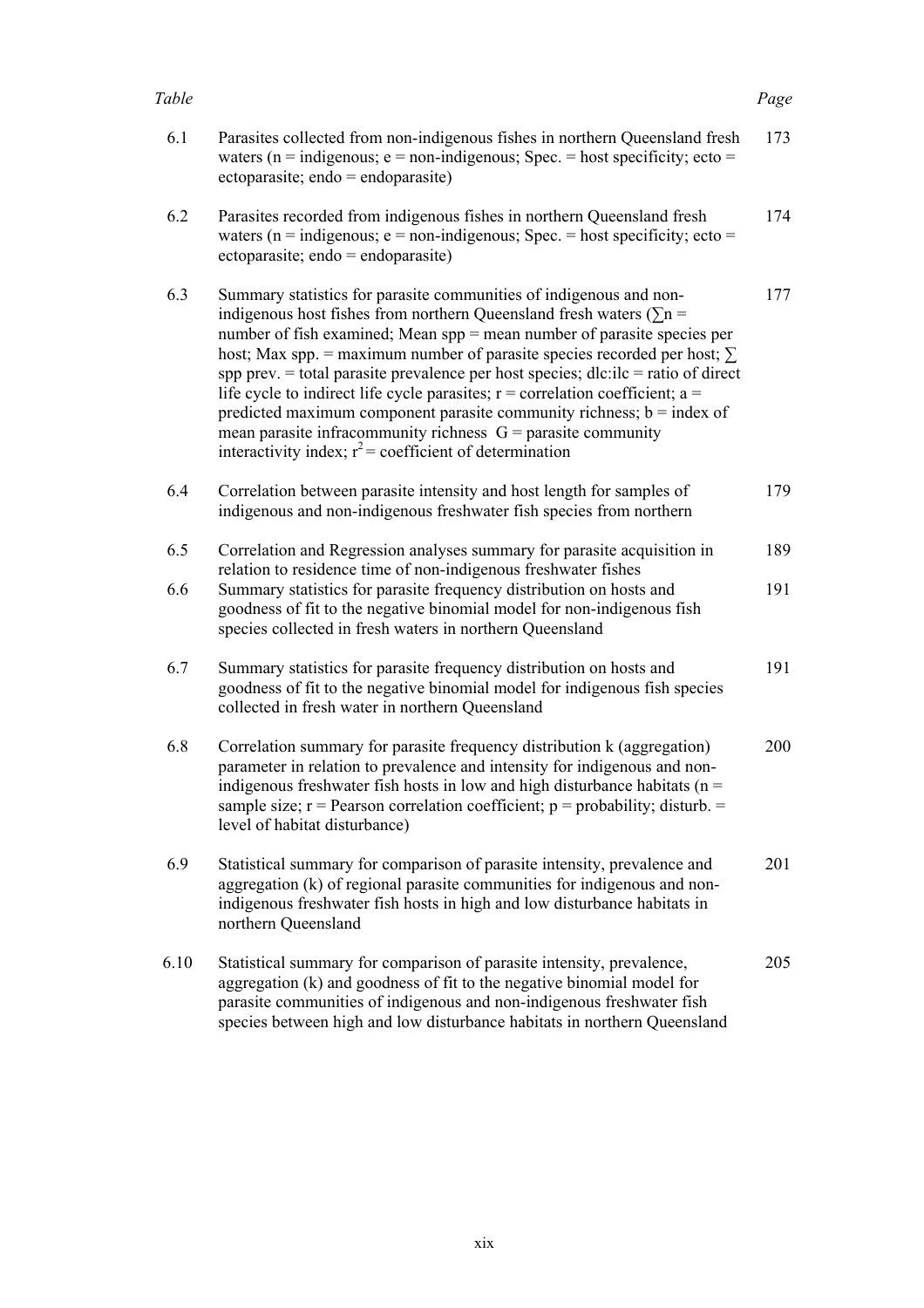# **LIST OF APPENDICES (FIGURES)**

| Figure         |                                                                       | Page |
|----------------|-----------------------------------------------------------------------|------|
| A1             | Townsville monthly rainfall data, 1994-2000                           | 278  |
| A2             | Ross Dam Monthly Total Nitrogen, 1994-2000                            | 278  |
| A <sub>3</sub> | Black Weir, monthly Total Nitrogen, 1994-2000                         | 279  |
| A <sub>4</sub> | Aplin Weir, monthly Total Nitrogen, 1994-2000                         | 279  |
| A <sub>5</sub> | Ross Dam, monthly Phosphorus, 1994-2000                               | 280  |
| A <sub>6</sub> | Black Weir, monthly Phosphorus, 1994-2000                             | 280  |
| A7             | Aplin Weir, monthly Phosphorus, 1994-2000                             | 281  |
| A8             | Ross Dam, monthly Turbidity, 1994-2000                                | 281  |
| A <sub>9</sub> | Black Weir, monthly Turbidity, 1994-2000                              | 282  |
| A10            | Aplin Weir, monthly Turbidity, 1994-2000                              | 282  |
| A11            | Ross Dam, monthly Conductivity, 1994-2000                             | 283  |
| A12            | Black Weir, monthly conductivity, 1994-2000                           | 283  |
| A13            | Aplin Weir, monthly Conductivity, 1994-2000                           | 284  |
| A14            | Changes in conductivity: Ross Dam, Aplin and Black Weir, 1994-2000    | 285  |
| A15            | Changes in Sodium: Ross Dam, Aplin and Black Weir, 1994-2000          | 285  |
| A16            | Changes in Chloride: Ross Dam, Aplin and Black Weir, 1994-2000        | 286  |
| A17            | Changes in Calcium: Ross Dam, Aplin and Black Weir, 1994-2000         | 286  |
| A18            | Changes in Magnesium: Ross Dam, Aplin and Black Weir, 1994-2000       | 287  |
| A19            | Changes in pH: Ross Dam, Aplin and Black Weir, 1994-2000              | 287  |
| A20            | Changes in Alkalinity: Ross Dam, Aplin Weir and Black Weir, 1994-2000 | 288  |
| A21            | Changes in Bicarbonate: Ross Dam, Aplin and Black Weir, 1994-2000     | 288  |
| A22            | Changes in Total Nitrogen: Ross Dam, Aplin and Black Weir, 1994-2000  | 289  |
| A23            | Changes in Phosphorus: Ross Dam, Aplin and Black Weir, 1994-2000      | 289  |
| A24            | Changes in Turbidity: Ross Dam, Aplin and Black Weir, 1994-2000       | 290  |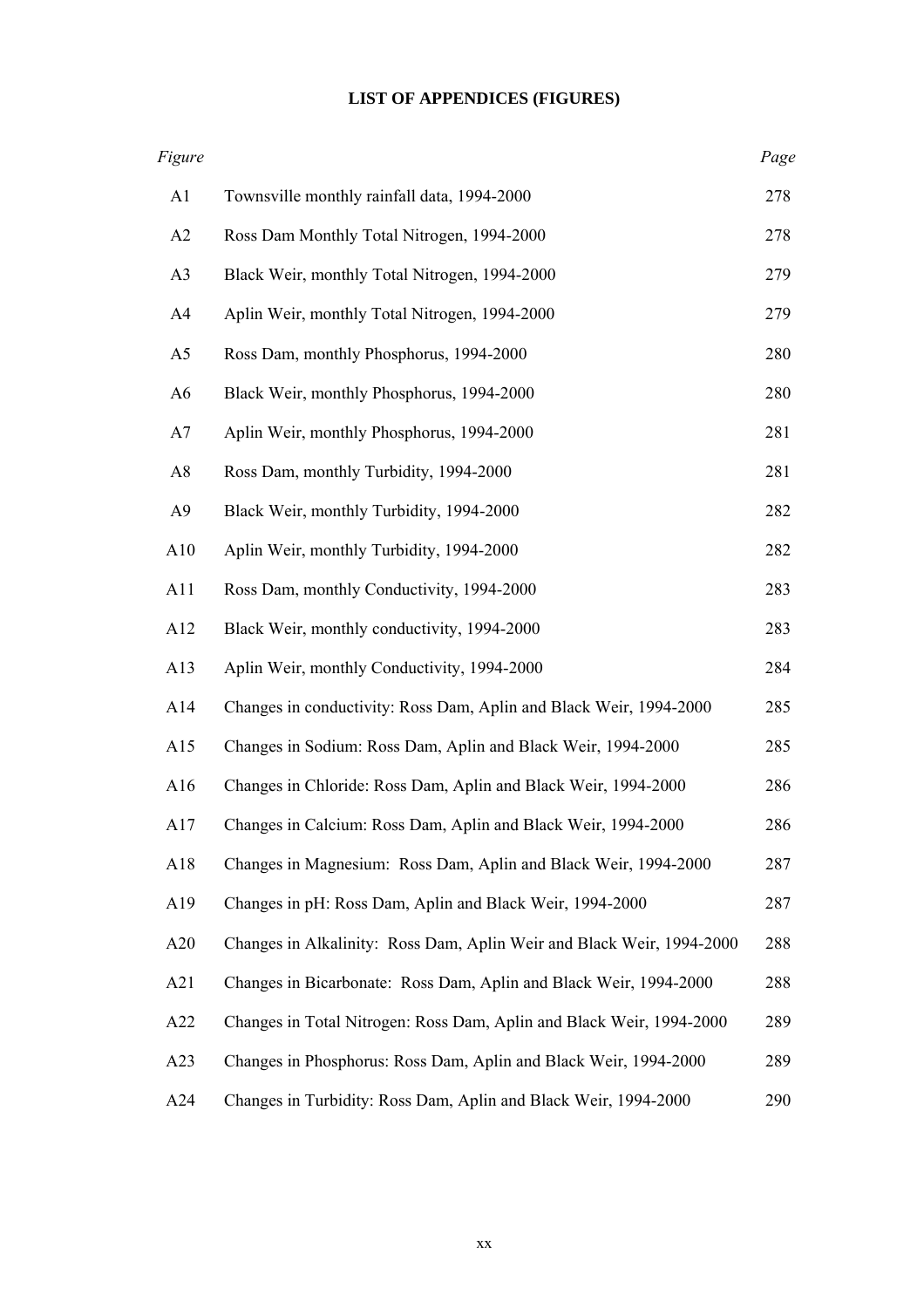| B1             | Convict cichlid, Archocentrus nigrofasciatum (adult TL: 10cm)                                      | 302 |
|----------------|----------------------------------------------------------------------------------------------------|-----|
| B <sub>2</sub> | Firemouth cichlid, <i>Thorichthys meeki</i> , (adult, TL: 6cm)                                     | 302 |
| B <sub>3</sub> | Green severum, <i>Heros severus</i> (Juvenile, TL: 5cm)                                            | 302 |
| <b>B4</b>      | Green terror, Aequidens rivulatus (Juvenile, TL: 9cm)                                              | 302 |
| B <sub>5</sub> | Black-spotted mangrove cichlid, Tilapia mariae (Juvenile, TL: 8cm)                                 | 302 |
| B <sub>6</sub> | Mozambique mouthbrooder, Oreochromis mossambicus (Juvenile, TL:<br>5cm)                            | 302 |
| B7             | Jewel cichlid, <i>Hemichromis guttatus</i> (Adult, TL: 6cm)                                        | 303 |
| B <sub>8</sub> | Burton's haplochromis, <i>Haplochromis burtoni</i> (Adult, TL: 6cm)                                | 303 |
| <b>B</b> 9     | Oscar, Astronotus ocellatus (Juvenile, TL: 12cm)                                                   | 303 |
| <b>B10</b>     | Midas cichlid, Amphilophus citrinellum (Red morph, Adult, TL: 23cm)                                | 303 |
| <b>B11</b>     | Mosquitofish, Gambusia holbrooki, Adult female, TL: 4cm                                            | 303 |
| <b>B12</b>     | Platy, Xiphophorus maculatus (Adult female, TL: 3cm                                                | 303 |
| <b>B13</b>     | Swordtail, Xiphophorus helleri (Adult male, TL: 6cm)                                               | 304 |
| <b>B14</b>     | Guppy, Poecilia reticulata (Adult male, TL: 1.2cm)                                                 | 304 |
| <b>B15</b>     | Guppy, Poecilia reticulata (Adult female, TL: 1.8cm)                                               | 304 |
| <b>B16</b>     | Sailfin molly, Poecilia latipinna (Adult, TL: 5cm)                                                 | 304 |
| <b>B</b> 17    | Three-spot gourami, Trichogaster trichopterus (Adult, TL: 7cm)                                     | 304 |
| <b>B18</b>     | Unidentified cyprinid sp. A (Adult, TL: approx. 45cm)                                              | 304 |
| <b>B</b> 19    | Cumulative number of introduced freshwater fish species in Australia                               | 305 |
| <b>B20</b>     | Cumulative number of introduced freshwater fish species in the continental<br><b>United States</b> | 305 |
| <b>B21</b>     | Cumulative number of introduced freshwater fish species in Hawaii                                  | 305 |
| <b>B22</b>     | Cumulative number of introduced freshwater fish species in Indonesia                               | 305 |
| <b>B23</b>     | Cumulative number of introduced freshwater fish species in Spain                                   | 306 |
| B24            | Cumulative number of introduced freshwater fish species in the<br>Netherlands                      | 306 |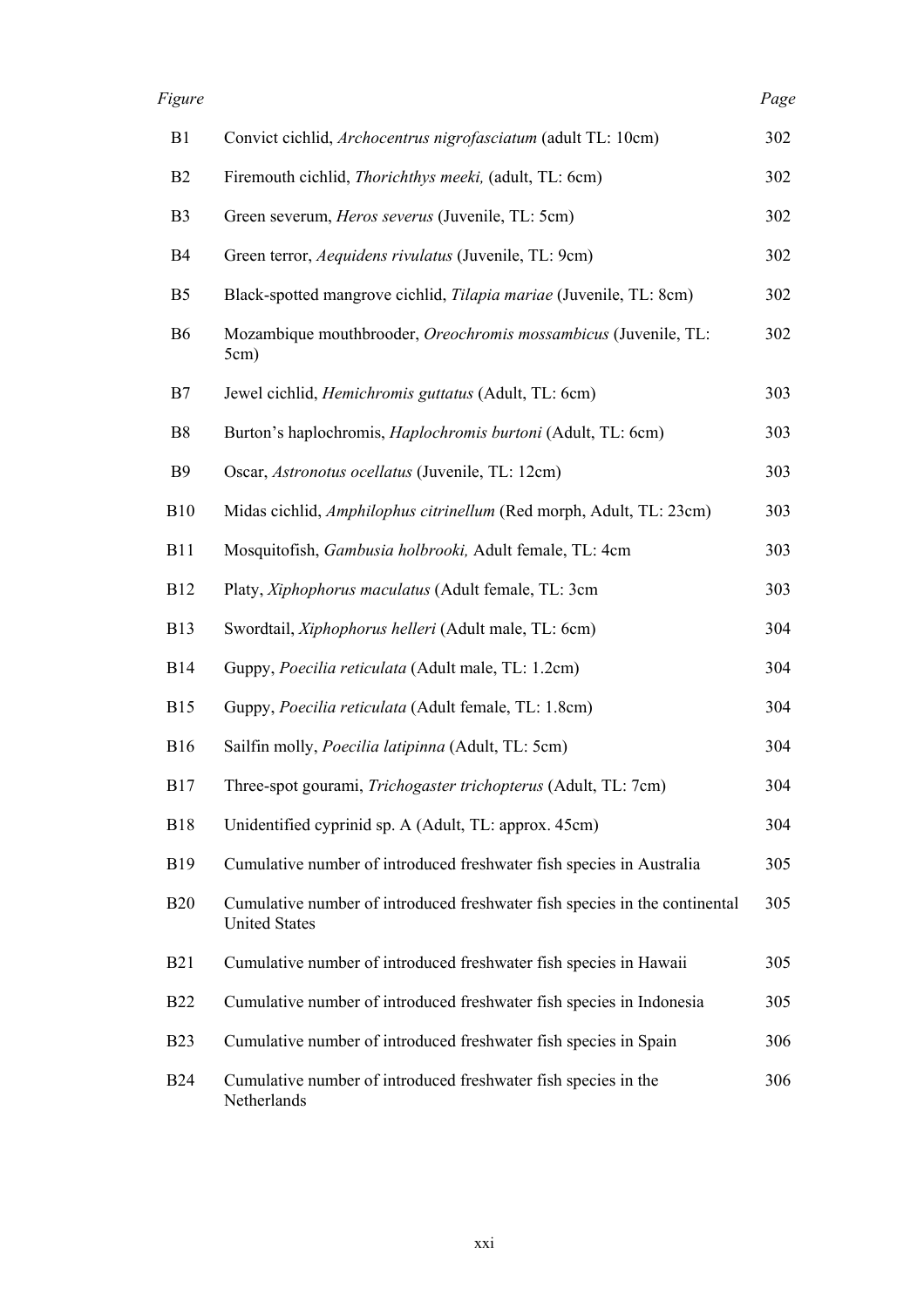| <b>B25</b>      | Cumulative number of introduced freshwater fish species in Great Britain                                                                                                                                                                                                                                                                        | 306 |
|-----------------|-------------------------------------------------------------------------------------------------------------------------------------------------------------------------------------------------------------------------------------------------------------------------------------------------------------------------------------------------|-----|
| <b>B26</b>      | Cumulative number of introduced freshwater fish species in Sri Lanka                                                                                                                                                                                                                                                                            | 306 |
| C <sub>1</sub>  | Comparison of dissolved oxygen concentrations in isolated pools,<br>vegetation barriers and main channel sites in the Ross River catchment                                                                                                                                                                                                      | 309 |
| C <sub>2</sub>  | Percentage of non-indigenous fish in seine net samples collected in Sept.<br>2003 from blocked island channel, isolated wetland and adjacent main<br>channel sites in the Ross River catchment (data collected by M. Sjoquist,<br>S. Fagerberg, K. Konnaris, A. Hayes, R. Rodriguez and B. Hay, School of<br>Tropical Biology, JCU, Townsville) | 309 |
| C <sub>3</sub>  | Percentage of non-indigenous fish in seine net samples collected in Sept.<br>2003 from blocked creek and adjacent main channel sites in the Ross River<br>catchment (data collected by M. Sjoquist, S. Fagerberg, K. Konnaris, A.<br>Hayes, R. Rodriguez and B. Hay, School of Tropical Biology, JCU,<br>Townsville)                            | 310 |
| D <sub>1</sub>  | Mean caudal fin aspect ratio for selected prey species                                                                                                                                                                                                                                                                                          | 313 |
| D <sub>2</sub>  | Mean body height: width ratio for selected prey species                                                                                                                                                                                                                                                                                         | 313 |
| D <sub>3</sub>  | Mean total length : body depth ratio for selected prey species                                                                                                                                                                                                                                                                                  | 314 |
| D <sub>4</sub>  | Total length : body depth ratio versus body depth for Mozambique<br>mouthbrooder juveniles                                                                                                                                                                                                                                                      | 314 |
| D <sub>5</sub>  | Total length : body depth ratio versus body depth for Agassiz's glassperch                                                                                                                                                                                                                                                                      | 315 |
| D <sub>6</sub>  | Total length : body-depth ratio versus body depth for the Mosquitofish                                                                                                                                                                                                                                                                          | 315 |
| D7              | Total length : body-depth ratio versus body depth for the Fly-specked<br>hardyhead                                                                                                                                                                                                                                                              | 316 |
| D <sub>8</sub>  | Mean dorsal fin spine length for different body-depth classes of<br>Mozambique mouthbrooder                                                                                                                                                                                                                                                     | 316 |
| D <sub>9</sub>  | Mean pelvic fin spine length for different body-depth size classes of<br>Mozambique mouthbrooder                                                                                                                                                                                                                                                | 317 |
| D10             | Mean dorsal fin spine width for different body-depth size classes of<br>Mozambique mouthbrooder                                                                                                                                                                                                                                                 | 317 |
| D11             | Mean pelvic fin spine width for different body-depth size classes of<br>Mozambique mouthbrooder                                                                                                                                                                                                                                                 | 318 |
| D <sub>12</sub> | Percentage of fin spines above break threshold for different body-depth<br>size classes of Mozambique mouthbrooder                                                                                                                                                                                                                              | 318 |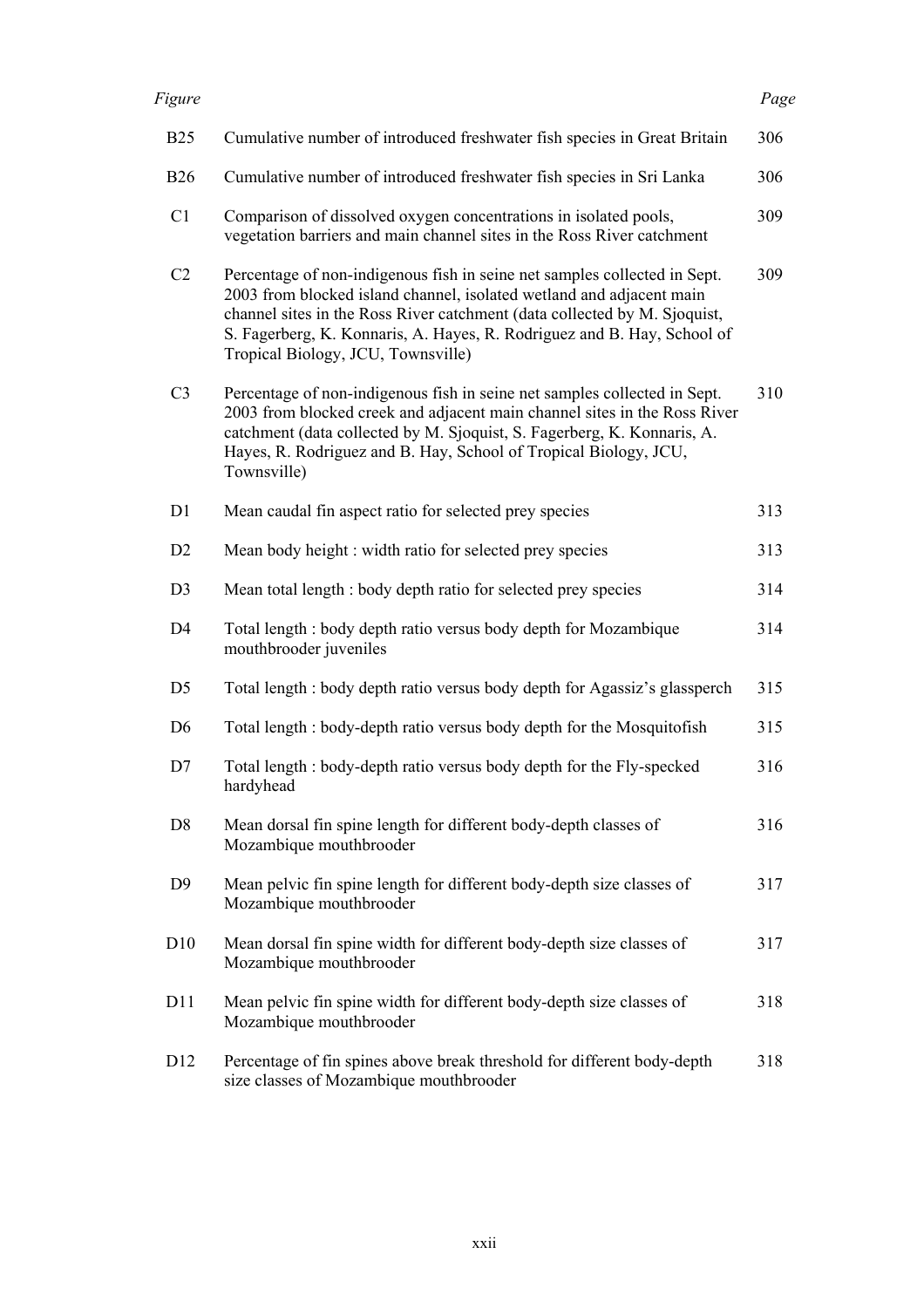| Figure          |                                                                                                               | Page |
|-----------------|---------------------------------------------------------------------------------------------------------------|------|
| D13             | Mean dorsal fin spine length for different body-depth size classes of<br>Agassiz's glassperch                 | 319  |
| D14             | Mean pelvic fin spine length for different body-depth size classes of<br>Agassiz's glassperch                 | 319  |
| D15             | Mean dorsal fin spine width for different body-depth size classes of<br>Agassiz's glassperch                  | 320  |
| D <sub>16</sub> | Mean pelvic fin spine width for different body-depth size classes of<br>Agassiz's glassperch                  | 320  |
| D17             | Change in mean catch time with body length for selected prey species                                          | 321  |
| D18             | Catchability index versus body length for Mozambique mouthbrooder                                             | 321  |
| D <sub>19</sub> | Catchability index versus body length for the Mosquitofish                                                    | 322  |
| D20             | Catchability index versus body length for Agassiz's glassperch                                                | 322  |
| D21             | Catchability index versus body length for the Fly-specked hardyhead                                           | 323  |
| D22             | Mean catchability index for selected prey species                                                             | 323  |
| E1              | Parasites acquired by non-indigenous freshwater fishes in relation to<br>residency time in southern Australia | 327  |
| E2              | Parasites acquired by non-indigenous freshwater fishes in relation to<br>residency time in Great Britain      | 327  |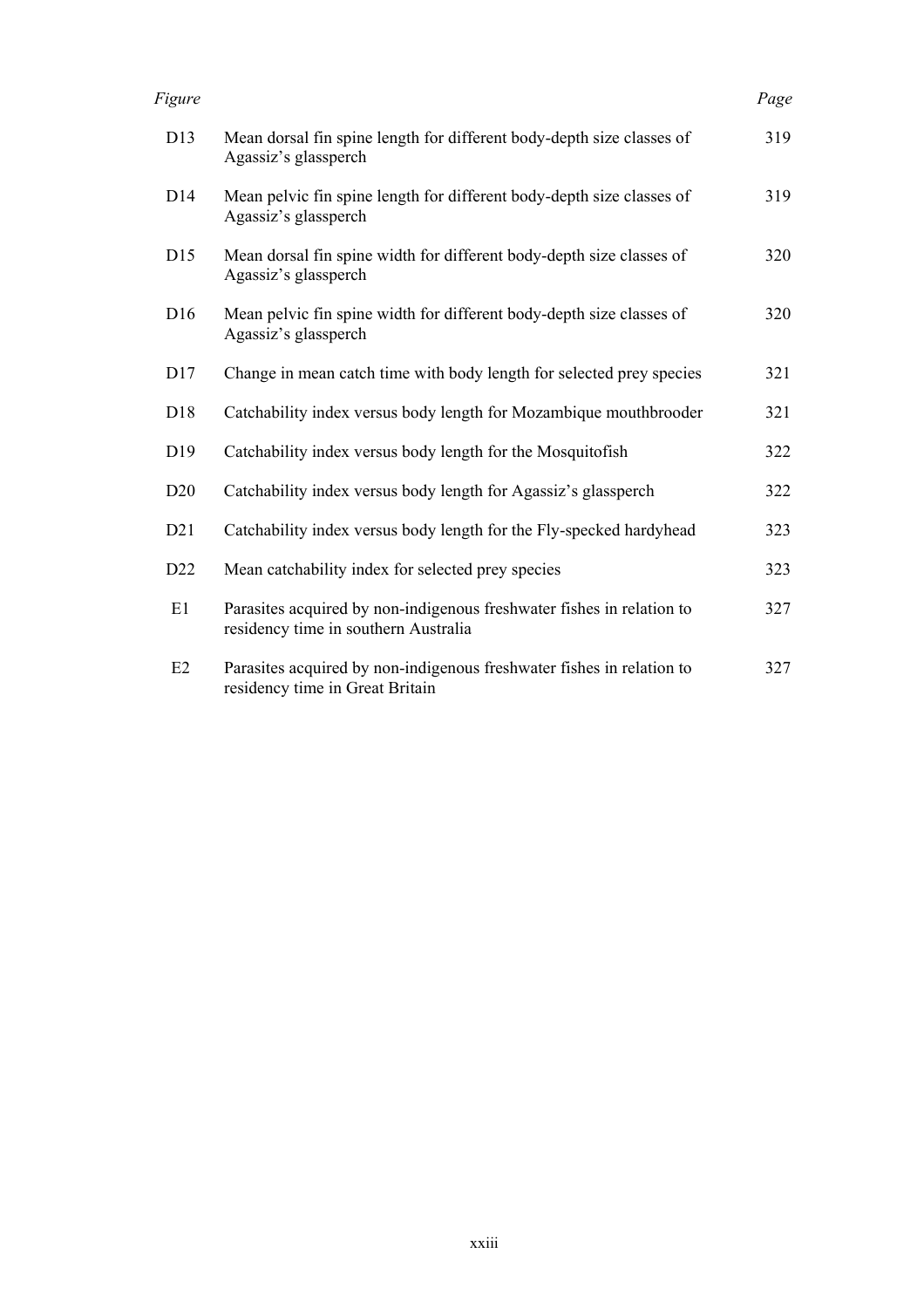# **LIST OF APPENDICES (TABLES)**

| Table          |                                                                                                                                                                                                                                                                                                                                                   | Page |
|----------------|---------------------------------------------------------------------------------------------------------------------------------------------------------------------------------------------------------------------------------------------------------------------------------------------------------------------------------------------------|------|
| A1             | List of fish species recorded for the Ross River (Milward and Webb 1990;<br>Webb 1994 and unpubl. data prior to, and after, this study) ( $*$ tr =<br>translocated species)                                                                                                                                                                       | 276  |
| A2             | List of aquatic plant species recorded for the Ross River catchment (Webb)<br>1994 and this study)                                                                                                                                                                                                                                                | 277  |
| A <sub>3</sub> | MANOVA summary for comparison of water quality parameters among<br>Ross River weirs and Ross Dam, 1994-1996                                                                                                                                                                                                                                       | 278  |
| A4             | MANOVA summary for comparison of water quality parameters among<br>Ross River weirs and Ross Dam, 1997-1999                                                                                                                                                                                                                                       | 279  |
| A5             | MANOVA summary for comparison of water quality parameters among<br>Ross River weirs and Ross Dam, 2000                                                                                                                                                                                                                                            | 280  |
| A6             | Water Quality Guidelines for Queensland fresh waters                                                                                                                                                                                                                                                                                              | 280  |
| A7             | Water quality assessment for Ross Dam, Aplin and Black weirs, 1994-2000,<br>using guidelines for Queensland fresh waters in Table A6                                                                                                                                                                                                              |      |
| A8             | Trophic status criteria and standards for freshwater bodies (after King 1979)                                                                                                                                                                                                                                                                     | 280  |
| B1             | Location and GPS coordinates of freshwater sites sampled for non-<br>indigenous fish species in open freshwaters in northern Queensland ( $p^*$ =<br>sites where fish samples collected for examination of parasite fauna;<br>H=High disturbance habitat; L=Low disturbance habitat - refer to Chapter<br>6)                                      | 295  |
| B <sub>2</sub> | Non-indigenous fishes recorded $(R)$ or established $(E)$ in Australian<br>freshwaters (*including this study)                                                                                                                                                                                                                                    | 303  |
| B <sub>3</sub> | Numbers of introduced freshwater fish species in selected countries for<br>comparison with Australia, Queensland and northern Queensland (number<br>of established species in parentheses)                                                                                                                                                        | 304  |
| C <sub>1</sub> | Statistical summary for comparison of dissolved oxygen concentrations in<br>isolated pools, vegetation barriers and main channel sites for the seine net<br>sampling program in the Ross River catchment                                                                                                                                          | 311  |
| D1             | Morphometric data summary for the four predator species (Mouth almighty,<br>Barramundi, Tarpon and Spangled perch), and the four prey species (Fly-<br>specked hardyhead, Agassiz's glassperch, Mozambique mouthbrooder and<br>Mosquitofish), including the mean capture time of prey species, and<br>classification of predator and prey species | 315  |